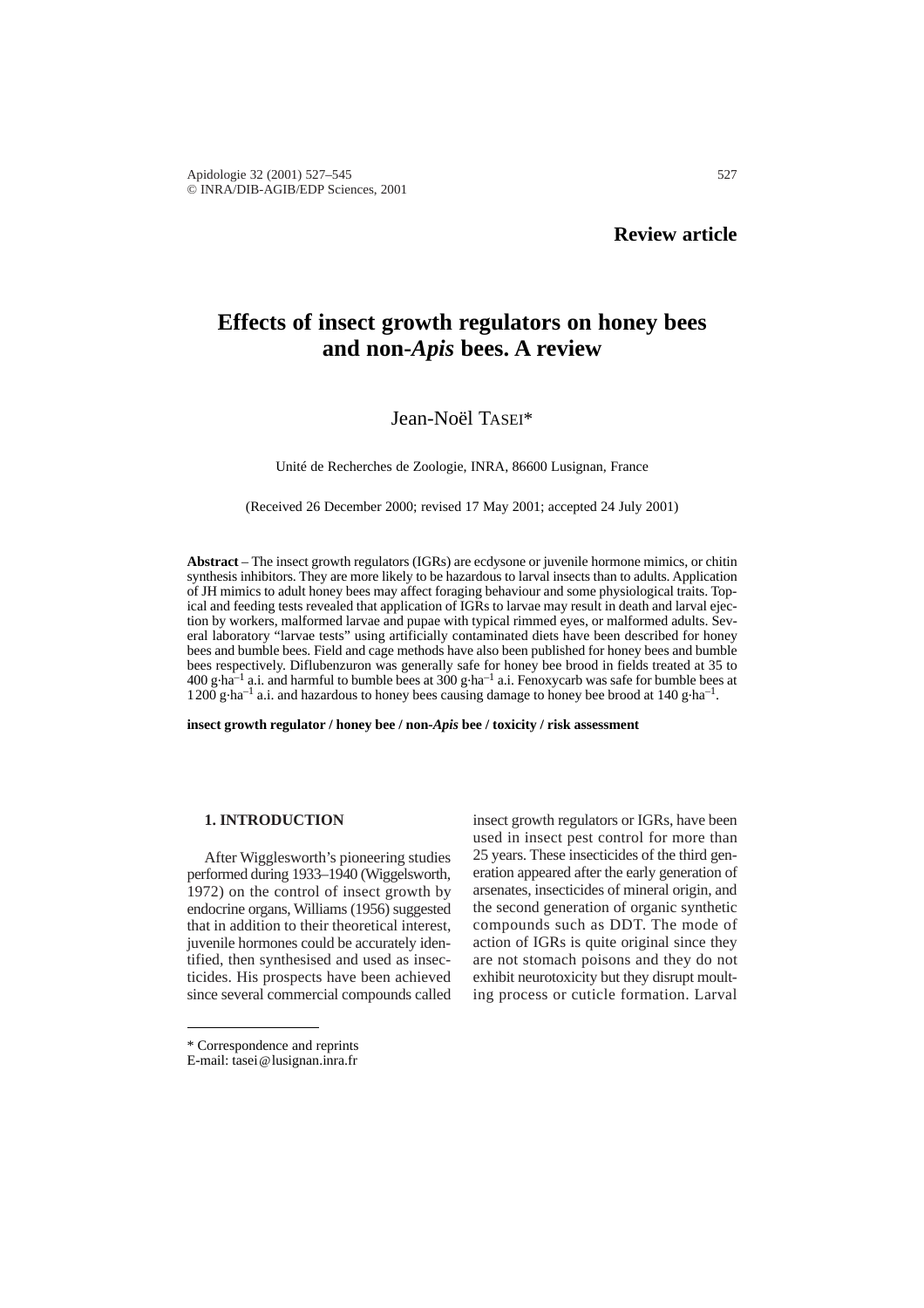528 J.-N. Tasei

characters are maintained by the juvenile hormones (JH) which are secreted by *corpora allata*. The JH are hormones of isoprenoid nature which prevent the breakdown of the thoracic gland (Wigglesworth, 1972). Pupal moulting is determined by a circulating hormone: the moulting hormone, secreted by the prothoracic glands which are activated by neurosecretory cells. This hormone triggers changes in the epidermis and deposition of the new cuticle. The purified form, of steroid nature is called ecdysone. Similar substances can be isolated from many plants. IGRs are commercial hormones mimics that influence moulting as hormones do, acting at the cellular level in various ways depending on their chemical constitution: tebufenozide influences moulting as ecdysone does, while pyriproxyfen and fenoxycarb are JH mimics. A third class is that of chitin inhibitors such as diflubenzuron, flufenoxuron, hexaflumuron, and lufenuron. In addition, a natural substance from neem tree, *Azadirachta indica*, proved to be a potent IGR (Rembold et al., 1980). According to Engels (1990) IGRs cause little or no damage to adult honey bees and generally the typical effects of these compounds can be seen after the moult of the exposed stage. All natural or synthetic compounds with IGR properties may be suspected of being hazardous to the brood of *Apis* or non-*Apis* bees since their larvae can be exposed to insecticides by an oral route. Davis (1989) contributed to the understanding of the oral pathway of insecticides, mediated by adult nurse honey bees which regurgitate honey sac content to feed larvae. In solitary bees, George and Rincker (1985), Tasei and Carré (1987), and Tasei et al. (1988), showed that *Megachile rotundata* Fabr. females provisioning their nest with pollen and nectar can also transfer insecticides to their larvae via the food stored in the cell prior to egg laying.

Most of scientific articles on IGR effects on bees are concerned with *Apis mellifera* L*.* They describe the symptoms observed on larvae, and report on various methods to test

the toxicity of different compounds to adults or larvae or to assess the risks of field treatments. Fewer articles report studies on non-*Apis* bees, most of which are concerned with the bumble bee, *Bombus terrestris* L*.*

## **2. EFFECTS OF IGRS ON HONEY BEES**

## **2.1. Symptoms of IGR intoxication in adults**

The effects of juvenile hormone mimics such as methoprene were studied on workers by Redfern and Knox (1974). They tested this chemical, formulated in acetone, by topical application on adult workers lightly anaesthetised and did not find any mortality for concentrations ranging from 1 to 1000 µg/bee. Robinson (1985) also applied methoprene dissolved in acetone topically on workers which were marked and reintroduced into their colony for behavioural observations. He found that bees treated with 250 µg of JH analogue started foraging earlier than control ones. Lower doses, 25 and 2.5 µg caused no significant effect. Foraging performances estimated by the number of foraging trips per hour and the duration of the foraging period were not influenced by methoprene whereas the production of two alarm pheromones was induced prematurely. Jaycox et al. (1974) tested another synthetic JH mimic, the Law-Williams mixture. They injected experimental doses ranging from 10 to 200 µg/bee, between metasomal tergites, using either olive or mineral oil as a carrier and found bees ate less pollen after injection of JH mimic. Treated bees could not develop their hypopharyngeal glands and started to move out of the brood nest, to guard the hive entrance, to fly and to collect pollen, sooner than control bees. There was a dose-effect relation in the onset of activity outside the colony. JH mimic treatment also reduced longevity by 39%. Rutz et al. (1974) applied JH III and the IGR triprene on freshly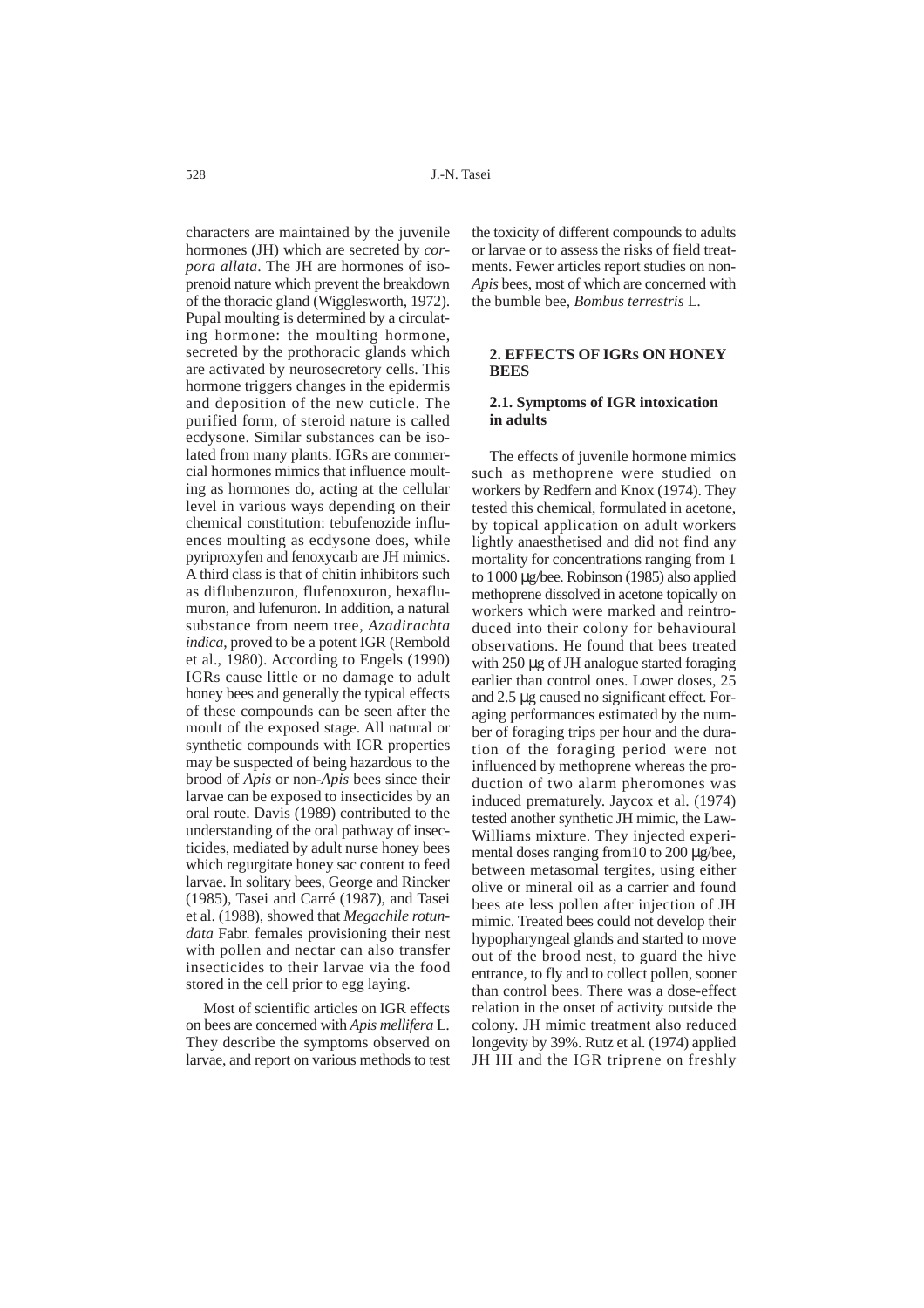emerged workers by feeding or injection and found that both hormones caused a reduction in the total protein content of the haemolymph and a change in the form of leucocytes. At a high dose of JH III (1 µg/bee) the hypopharyngeal glands regressed which hampered larva feeding by workers. Triprene at 1 µg/bee shortened the life of queen-less workers. Atkins et al. (1976) measured the effects of hundreds of pesticides on bees and listed active substances and formulations according to their hazards to bees in field tests for commonly used materials. For less frequently used compounds they referred to laboratory data. Dimilin®, formulated with diflubenzuron, one of the most common commercial IGR appeared in the group of the "relatively nontoxic" insecticides. Usha and Kandasamy (1986) exposed *Apis cerana* Fabr. for 90 min to surfaces treated with several insecticides including diflubenzuron. As no mortality occurred even at  $10000$  mg $\text{kg}^{-1}$  the authors concluded that this chitin synthesis inhibitor was the safest and should be recommended for integrated pest management. Diflubenzuron was also tested on newly emerged adults of *A. mellifera* and *A. cerana indica* by Gupta and Chandel (1995). They found that topical applications of 100 µg doses were tolerated by treated bees but resulted in a reduced weight gain. The same dose administrated per os proved fatal, but 50 µg were tolerated and suppressed the development of hypopharyngeal glands in both species. This oral treatment also affected weight gain, indicating that at high doses, this IGR can be harmful to adults. Acute toxicity tests performed on adult *A. mellifera* with another IGR, flucycloxuron (Andalin<sup>®</sup>) proved this material safe in integrated pest control (Ceparano and Job, 1989). Pyriproxyfen, applied at concentrations higher than 1.25 µg, to newly emerged workers, impaired vitellogenin synthesis in the haemolymph (Pinto et al., 2000). Gerig (1975) fed workers with pollen, artificially contaminated by the juvenile hormone analogue kinoprene

and observed abnormal leucocytes, the inhibition of hypopharyngeal glands, the decrease of the total haemolymph proteins and the reduction of longevity.

## **2.2. Symptoms of IGR intoxication in larvae**

After topical application of the juvenile hormone analogue methoprene on 3 and 5 day old larvae Hussein and Abdel-Aal (1978) observed malformations of the abdomen, wings and wax glands in adults. In addition, more than 50% of treated larvae were removed from their brood cell. Zdarek and Haragsim (1974) studied the morphogenetic action of 33 structurally unrelated JH analogues chemicals by applying them on worker bee larvae either during their feeding period or later. The early treatment induced the development of imaginal characters of queen and the late administration inhibited the differentiation of imaginal structures. Beetsma and Ten Houten (1975) tested JH I, II, III, IV, V and VI by mixing the compounds with the food supplied to small colonies or by spraying it on rapeseed flowering in a flight cage. After treatment with JH I, II, IV and V they did not observe any mortality in workers but found incompletely coloured adults with queenlike characters. With JH IV and V, the queens died and all larvae disappeared within the week following application. JH V inactivated hypopharyngeal glands of adult workers. Almost no brood was affected by JH III and VI, and JH I and II resulted in an increase of brood. Similar methods were used by Hrdy and Skrobal (1976) who found that application of JH I and JH II reduced brood quantity. Gerig (1975) found that kinoprene inhibited the development of hypopharyngeal glands.

Feeding small colonies with diflubenzuron reduced the amount of capped and uncapped brood while increasing the number of eggs laid (Chandel and Gupta, 1992) which was presumably a sign of an ovicidal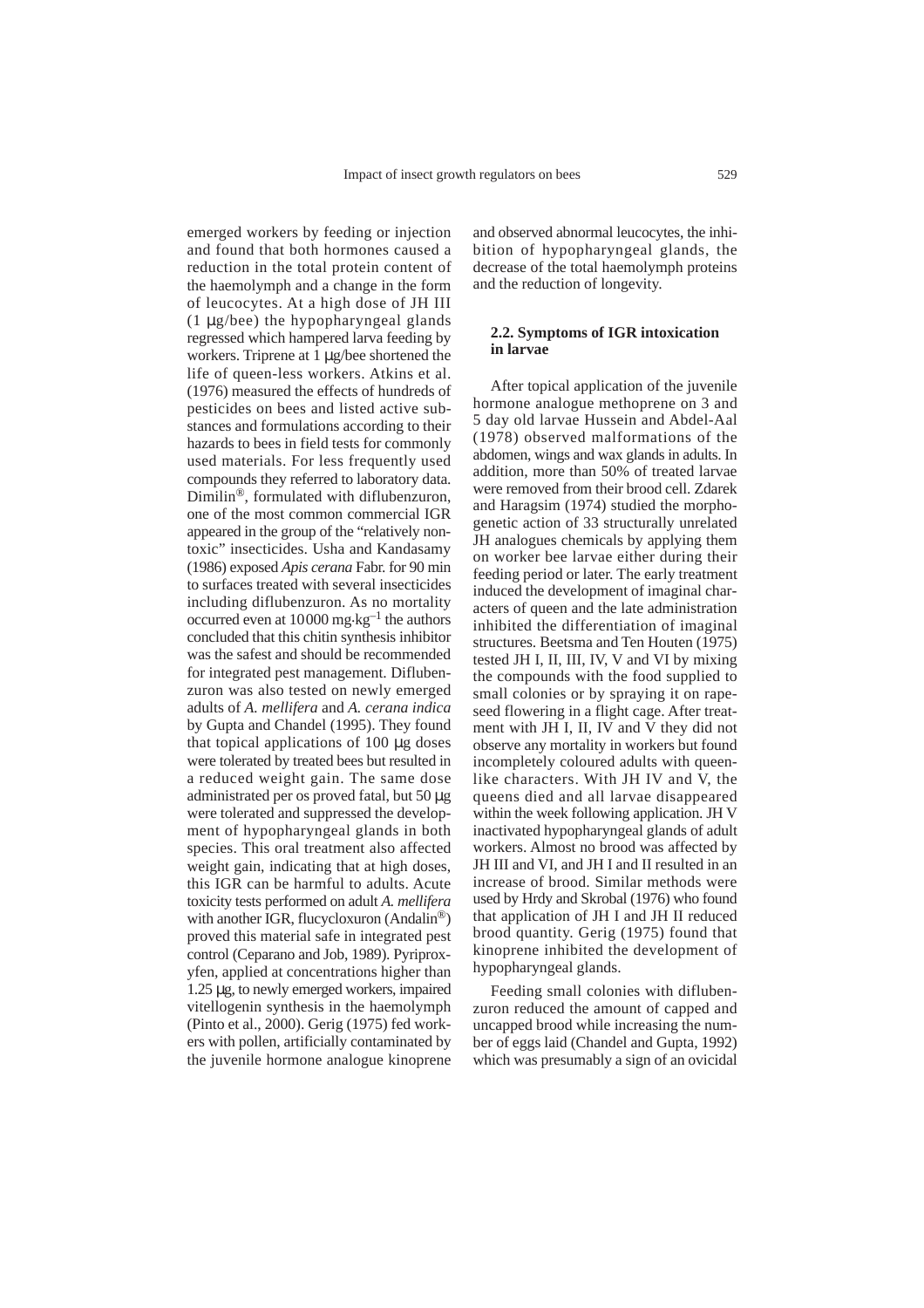action of this compound as demonstrated on other species by Grosscurt (1978). After addition of diflubenzuron to royal jelly fed to queen larvae Nitsch et al. (1994) observed that at the concentration 0.05%, treated larvae either died or were ejected by workers. Even at the lowest tested concentration 0.00625%, the authors found some larvae removed from their cells. When queens died before emergence they showed typical damage on head and thorax. El-Din et al. (1990) topically applied diflubenzuron and also two other IGRs, triflumuron and chlorfluazuron at the LD 25, to 3 day old larvae and reported reduced weight in emerging adults by 19.3, 39.6, and 29.1%. When treated at LD 50 or LD 90, larvae were removed by nurse bees and no sealed brood could be found.

Observations were reported on the effects of fenoxycarb on honey bee brood after application on flowering fruit trees (Anonymous, 1989). The authors found that 8 to 20 days following treatment, contaminated and malformed larvae and pupae were removed outside the hive by workers. Ejected pupae had atrophied wings and an abnormally flat and short abdomen. According to Van der Steen and de Ruijter (1990), Gerig (1990) and Marletto et al. (1997), dead pupae showed typical eyes with a white or reddish rim on their inner border. Gerig also observed undeveloped wings and shrunk abdomen in young workers. Fenoxycarb applied to hives by various means resulted in ejection of malformed pupae and prepupae, which began 1 to 2 weeks after treatment and continued 2 to 3 months. Besides, this IGR predisposed the hives to attacks by the European foul brood and to sac brood (Marletto et al.,1992).

Teflubenzuron treatments in feeding and contact tests affected brood development as early as larvae hatching from eggs (Gromisz and Gromisz, 1996).

Two of the partially purified fractions extracted from neem seed (*Azadirachta indica, Meliaceae*), was tested by Rembold et al. (1980, 1982) on third instar larvae of workers. The application of both substances resulted in growth disruptions, causing malformations and high pupal mortality. The less pure fraction showed an anti-feedant effect but did not affect weight gain of larvae. One tenth of the dose effective for pests, caused disturbance in larval development of honey bees.

#### **2.3. Methods for testing the toxicity of IGRs to bee larvae**

Atkins and Kellum (1986) were convinced that pesticides could be deposited in the hive through contaminated pollen. Compounds which are hazardous to brood and likely to be transferred to hives by foragers are those which are absorbed slowly, those which are encapsulated, and those which are of low toxicity to adults and high toxicity to larvae. These authors were probably the first scientists to devise a method for testing the effects of pesticides on bee brood. Their "Bee Larval Morphogenic Test", devised in 1974 and unpublished at that time, allowed the assessment of the effects of pesticides on individual larvae inside the hive. In the experimental colony the queen was confined for 24 h in a small cage made of queen excluder material, covering 500 worker cells of an empty comb. Then the treatment solutions were applied to the food in the bottom of each cell with a microsyringe delivering 1 µl droplets per cell. A sample of 100 larvae living in several horizontal adjacent rows was treated for each dilution of pesticide and a control was included in each test. The number of surviving treated and control larvae was assessed after cell capping. Before adult emergence, the experimental comb was removed from the hive and kept in an incubator at 35–37 °C. After emergence, survival and amorphogenic effects were assessed. This brood toxicity test was applied to different age groups of larvae.

Barker and Taber (1977) reared bees from egg to adult using nurse workers selected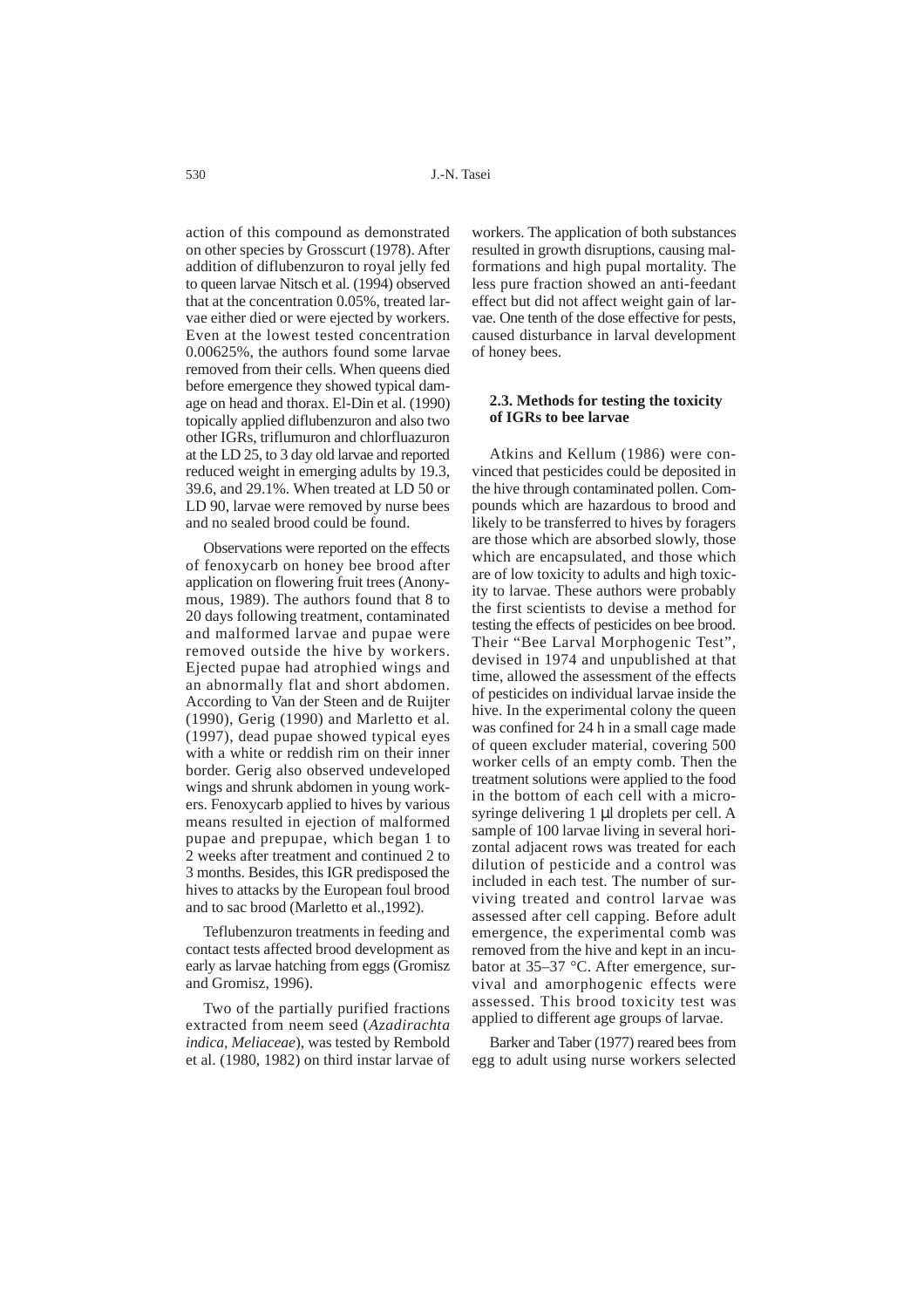from moved colonies containing no foragers. They considered bees suitable for nursing if they remained 2–3 h on a lone frame with eggs. Eggs of this experimental unit should be attended by approximately 250 nurse bees. The frame with eggs was introduced into a wooden box holding two other frames on either sides containing a pollen-sugar mixture making a dough. A caged virgin queen was added to the workers and the wooden box was held 10 days at 25 °C in the dark. Control or contaminated syrup was weighed and replaced every 5 days. After 10 days the brood was separated from the workers and incubated at 32 °C for 10 days until emergence of adults which should be examined for morphological characteristics.

Naumann and Isman (1996) also used larvae reared by colonies after treatment. They applied the test substance on first and fourth instars which were in demarcated areas of combs containing at the beginning only first instar larvae. Series of 45 or 100 larvae were treated with each concentration. Treatment was applied by injecting 0.5 µl of test solution into the larval food at the bottom of each cell. Six concentrations were used and frames were examined for the survival of first instar larvae 6 and 10 days after treatment and for the fourth instar larvae, 10 days after treatment and at adult emergence. The authors recommended to give the result as LD 50 expressed in active substance weight per body weight.

Wittman (1982) described the first version of a new "*Apis*-larvae-test" which enables the determination of the LC 50 of agrochemicals and in particular IGRs. The principle was to dissolve the compound in royal jelly and apply the food to groups of larvae of known age reared in strong colonies. Test areas comprised 50 larvae in the second, third and fourth instar. Each larva was fed 10 µl of the test mixture. Six different concentrations of the test substance were applied in 3 or 4 series of 100 larvae each and the LC 50 was calculated by regression analysis. In their in vitro version of the in-hive "*Apis*-larva-test" Wittmann et al. (1985) used an artificial diet they fed to larvae of various stages. These larvae were grafted into 0.5 ml depressions of titration trays, kept in the incubator. Engels (1990) used the same in vitro method and recommended applying the test substance mixed with the artificial diet to third or fourth instar larvae because they were easier to handle. He claimed this procedure provided highly reproducible LD 50s and LC 50s.

In his *Apis*-larvae-test Czoppelt (1990) reared larvae from the first to fifth instar in the incubator at 35 °C, on a semi-artificial diet consisting of a mixture of royal jelly, sugar solution and yeast extract (Rembold and Lackner, 1981). Young larvae were transferred into artificial cells to feed on the mixture and one day later into new cells where chemicals could be applied after dilution in royal jelly at concentrations ranging from 0 to 10  $\mu$ g·ml<sup>-1</sup>. Larval weight gain was measured during the 48 h period of intense growth between the fourth and the fifth instar. This method is an in vitro standard test allowing the assessment of larvicidal effects of IGR and observations of larval growth until pupation.

Van der Steen and de Ruijter (1990) described a feeding test and a field test. In the first test the pesticide was dissolved in a sugar solution which was fed to colonies. About 200 cells containing all stages from egg to pupa were marked by means of a transparent sheet. The larval stage was divided into young and old larvae. The mortality in each cell was checked once a week. In the field, test hives were placed in the crop at the beginning of flowering,  $80 \text{ cm}^2$ of brood cells were marked as in the feeding test, and a trap was fixed in front of the hives to collect dead pupae. The test substance was applied to the crop during its full bloom and the marked cells were checked three times a week until brood cells were empty.

Oomen et al. (1992) published the official method of the EPPO (European Plant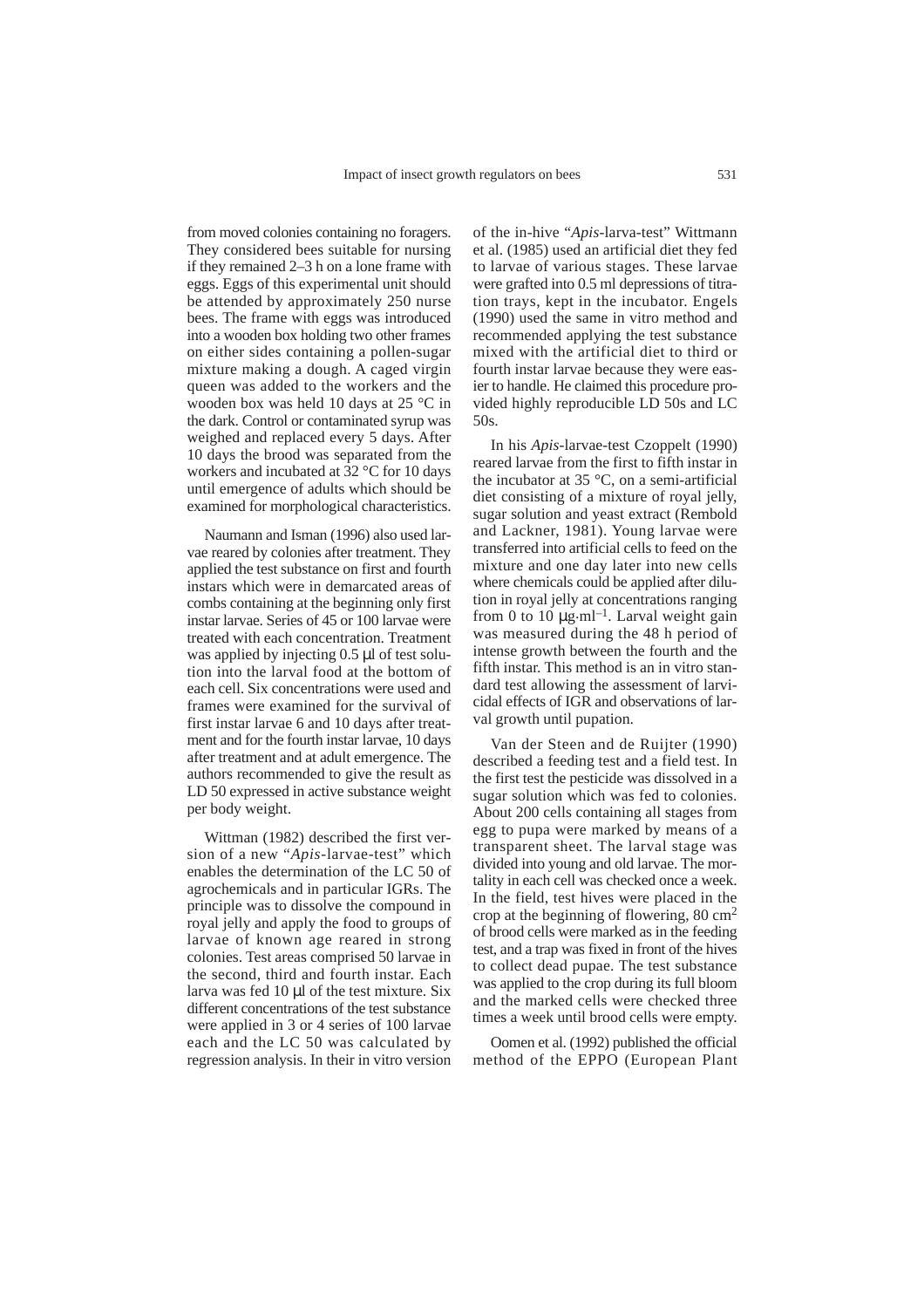Protection Organisation) for honey bee feeding tests with IGR insecticides. The principle was to feed colonies with 1 l of a sugar solution containing the test substance at the concentration recommended for field use. The trial compared a test substance with an IGR reference and a pure sugar solution. Before the start of feeding, 300 cells per colony were marked, 100 with eggs, 100 with young larvae and 100 with old larvae. Brood development was checked once a week during 3 weeks following application. Dead pupae were counted in a dead bee trap fitted in front of the hives. Three replicates at least per product and per concentration should be performed. To describe brood development, it was recommended to mark each cell on an overhead sheet, using a colour code for each stage. Then, copies of the sheet should be used for further inspections and juvenile stages should be indicated by their colour code.

#### **2.4. Discussion of the methods**

The recommendations of the nine authors or groups of authors mentioned above are summarised in Table I. Toxicity tests comprise (a) in hive methods described by Barker and Taber (1977), Wittman (1982), Atkins and Kellum (1986), and Nauman and Isman (1996), (b) the in vitro methods of Engels (1990) and Czoppelt (1990). For risk assessment, field methods were described by Van der Steen and de Ruijter (1990) and Oomen, de Ruijter and Van der Steen (1992).

The in-hive tests required a unique application of test substance and implied permanent feeding by nurse bees. Therefore an influence of nursing can not be excluded and may result in low reproducibility of LD 50s. Another source of variability lies in the syringe application into the brood cell where the contaminated food is both ingested by the larva and is in contact with its cuticule. This mixed action is also modified from one stage to another due to size variation.

It is more acceptable to use water or royal jelly as a dilution medium, than acetone (Atkins and Kellum, 1986) which may exert a variable negative influence on the treated larvae according to their stage. Barker and Taber's method was intermediate between in-hive and in vitro test, since the authors kept the experimental bees in the incubator and relied upon nurse bees to transfer the test substance from contaminated syrup to larvae. Nurse bee interference was likely to be reduced compared to free flying colonies since they have not access to food collected from outside.

Van der Steen and de Ruijter (1990) and Oomen et al. (1992) recommended in-hive tests where feeders enabled permanent or limited consumption of the test substance. Their tests can not be conducted when there is a high natural nectar flow because of the possible risk of storage of the contaminated solution in empty frames. The reproducibility of their tests depends on the external food resources which may influence the results due to a dilution effect of the test substance. Data recorded include only the percentage of dead or malformed individuals when a known concentration of formulated IGR is diluted in the sugar solution. A similar method for testing the short term and long term effect of a non-IGR insecticide on bee brood was published by Webster and Peng (1989).

The in vitro test described by Wittmann et al. (1985); Czoppelt (1990) and Engels (1990) requires artificial cells and artificial diets where yeast extracts replace pollen. Their procedure is that which ensures the highest reproducibility of LD 50s or LC 50s. Other authors published slightly different in vitro "*Apis*-larva-tests", in particular Davis et al. (1988), who studied the effect of non-IGR insecticides at adult sublethal levels on larval growth.

When considering the registration scheme, it is recommended to conduct an in vitro "*Apis*-larva-test" to estimate the toxicity of IGRs, then risk assessment of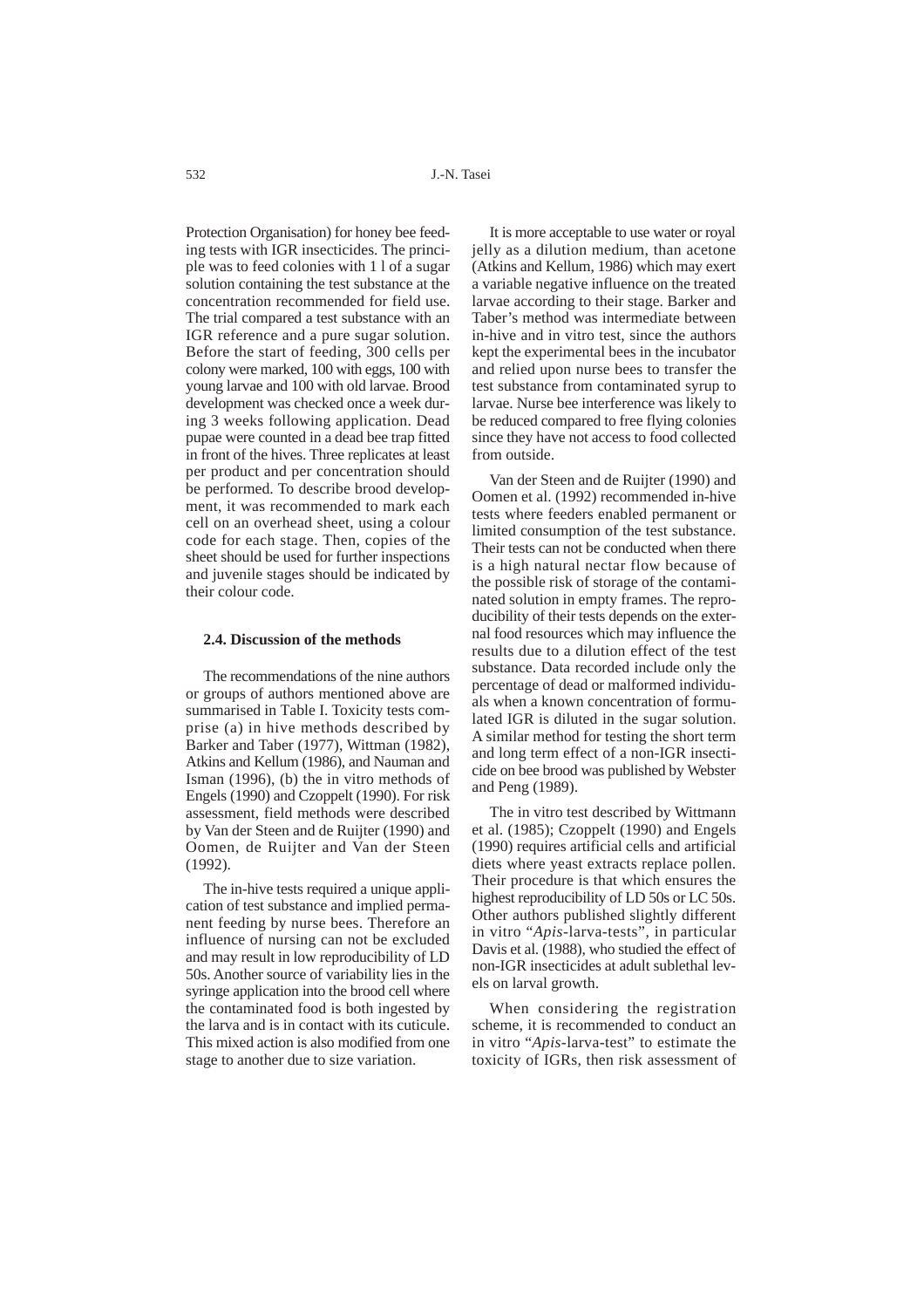| Authors                                         | <b>Atkins</b><br>and Kellum                   | <b>Barker</b><br>and Taber                                           | Nauman<br>and Isman                       | Wittman                                                                   | Engels                                | Czoppelt                                         | Van der Steen<br>and de Ruijter                     | Van der Steen<br>and de Ruijter                | Oomen<br>de Ruijter<br>and Van der Steen                                |
|-------------------------------------------------|-----------------------------------------------|----------------------------------------------------------------------|-------------------------------------------|---------------------------------------------------------------------------|---------------------------------------|--------------------------------------------------|-----------------------------------------------------|------------------------------------------------|-------------------------------------------------------------------------|
| Year                                            | (1986)                                        | (1977)                                                               | (1996)                                    | (1982)                                                                    | (1990)                                | (1990)                                           | (1990)                                              | (1990)                                         | (1992)                                                                  |
| Number<br>individuals<br>per test concentration | $100$ la. $a$                                 | 148-1083<br>eggs                                                     | $45 - 100$ la.                            | $4 \times 100$ la.                                                        | $4 \times 100$ la.                    |                                                  | 200<br>brood cells<br>(all ages)                    | $80 \text{ cm}^2$<br>brood cells<br>(all ages) | 100 eggs<br>100 young la.<br>$100$ old $I_a$ .<br>$(\times 3$ colonies) |
| Age of test<br>larvae (d<br>or instar)          | $1-2d$<br>$3-4d$<br>$5-6d$                    | all                                                                  | 1st<br>4th                                | 2nd<br>3rd<br>4th                                                         | 3rd<br>4th                            | all                                              | eggs<br>$\frac{1}{2}$<br>old larvae<br>capped cells | eggs<br>young+<br>old larvae<br>capped cells   |                                                                         |
| Rearing<br>conditions                           | free<br>flying<br>colony                      | 3 frames<br>$25^{\circ}$ C. 10 d<br>caged virgin queen<br>nurse bees | free<br>flying<br>colony                  | free<br>flying<br>colony                                                  | incubator<br>artificial<br>cells      | incubator<br>$35^{\circ}$ C.<br>artificial cells | free<br>flying<br>colony                            | free<br>flying<br>colony                       | free<br>flying<br>colony                                                |
| Application<br>of test solution                 | syringe                                       | permanent<br>feeder                                                  | syringe                                   | syringe                                                                   | syringe                               | syringe                                          | permanent<br>feeder                                 | field<br>application                           | feeder<br>11.                                                           |
| Application<br>medium                           | acetone<br>pure or<br>acidified               | water                                                                | water                                     | royal<br>jelly                                                            | artificial<br>diet                    | royal<br>jelly<br>$+y east$                      | water                                               | flowers                                        | water                                                                   |
| Insecticide grade                               | technical                                     | formulated                                                           | formulated                                | formulated                                                                | formulated                            | formulated                                       | formulated                                          | formulated                                     | formulated                                                              |
| Survival<br>assessment                          | after<br>cell capping                         | after<br>cell capping                                                | after 6 and<br>10 d or after<br>emergence |                                                                           | 1, 2, 3<br>4, 7, d<br>after treatment | permanent                                        | weekly<br>check<br>3 weeks                          | 3 times<br>per week                            | weekly check<br>3 weeks                                                 |
| Reported<br>parameter                           | LD <sub>50</sub><br>$\mu$ g·bee <sup>-1</sup> | concentration<br>with effect                                         | LD <sub>50</sub>                          | LC <sub>50</sub><br>$\mu g \cdot g^{-1}$ bee mg·kg <sup>-1</sup> solution | LC <sub>50</sub><br>LD <sub>50</sub>  | LC <sub>50</sub><br>LD <sub>50</sub>             | $(\%)$ dead                                         | $(\%)$ dead                                    | $(\%)$ dead                                                             |
| Other<br>observations                           | amorphogenic<br>effects                       | malformed<br>individuals                                             | longevity<br>of adults                    | none                                                                      | none                                  | malformed<br>individuals                         | malformed<br>pupae                                  | malformed<br>pupae                             | larvae<br>pupae adults<br>(dead bee trap)                               |

**Table I.** Methods for testing toxicity and hazards of IGRs to honey bees, according to authors.

<sup>a</sup> Larvae.

Impact of insect growth regulators on bees Impact of insect growth regulators on bees

533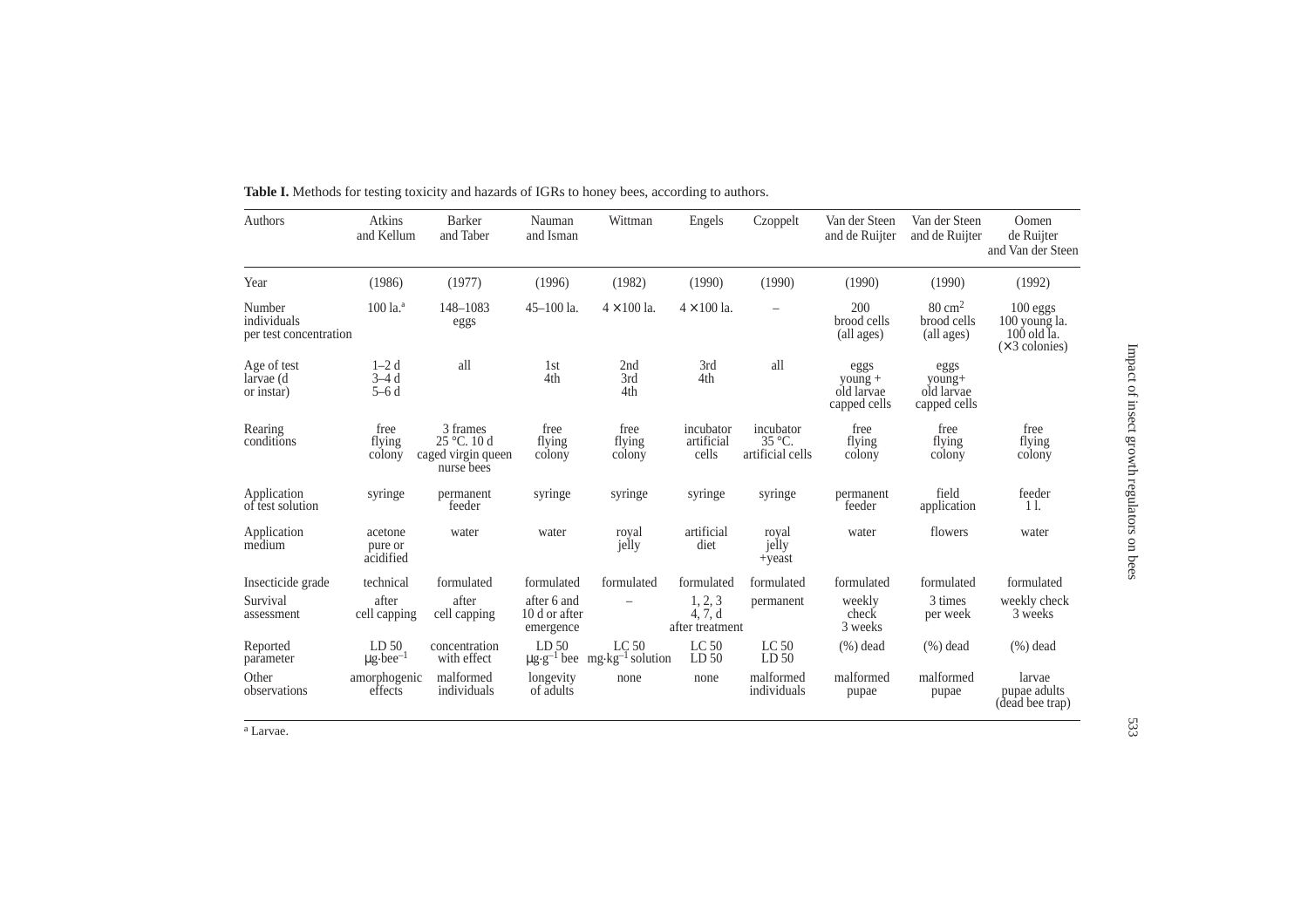registered concentrations should be performed with Oomen et al.'s field test (1992).

#### **2.5. Toxicity data on some IGRs**

## *2.5.1. Fenoxycarb*

Fenoxycarb dissolved in a sugar solution at the rate of  $100 \text{ mg} \cdot L^{-1}$  and fed to colonies caused the death of almost all larvae and those which reached the pupal stage were malformed. At 200 m.L–1, all the larvae died (Van der Steen and de Ruijter, 1990). In Czoppelt's study (1991) all pupae died when the food contained  $0.5 \text{ mg} \cdot \text{kg}^{-1}$  fenoxycarb. This author found an LC 50 of 0.2 mg $\text{kg}^{-1}$ , i.e.  $0.12 \mu$ g·larva<sup>-1</sup> while Nitsch and Vorwohl (1992) established several LD 50 for each caste larvae fed at the 2 day stage and found for queens, workers and drones 7, 17 and 16 ng $\cdot$ larva<sup>-1</sup>, respectively.

## *2.5.2. Diflubenzuron*

Barker and Taber (1977) found in laboratory conditions that diflubenzuron mixed with syrup at concentrations 0.59, 5.9 and 59 mg $\text{kg}^{-1}$  did not affect food consumption. Sealed brood was significantly reduced for the highest concentration 59 mg $\text{kg}^{-1}$ , while lower concentrations had no effect on brood. No abnormalities were observed in newly emerged adults in any treatment. Barker and Waller (1978) obtained similar results in field conditions when studying hives exposed to 100 mg $\text{kg}^{-1}$  diflubenzuron in their water and to  $60 \text{ mg} \cdot \text{kg}^{-1}$  diflubenzuron in their syrup. They reported a higher egg laying in treated hives but interpreted this effect as a consequence of hatching failure or a compensation for killed larvae. Using field colonies in an area of limited bee forage, Stoner and Wilson (1982) fed the bees for 12 weeks with sugar cake contaminated with diflubenzuron and found the concentration of 1.0 mg $\text{kg}^{-1}$  reduced sealed brood while 10 mg·kg<sup>-1</sup> reduced both sealed brood and the population of adults.

Concentrations lower than 1.0 mg $\text{kg}^{-1}$  had no detectable effect on brood and adults. Tomic et al. (1985) feeding small colonies with contaminated syrup did not report damage on sealed or unsealed brood with concentrations of 5 mg·kg<sup>-1</sup> and 50 mg·kg<sup>-1</sup>. Nation et al. (1986) used caged, small colonies for testing diflubenzuron in syrup at 10 mg.kg–1 and did not see any reduction in the consumption of pollen and the quantity of brood reared. In the laboratory, Czoppelt and Rembold (1981) reported that topical application of 30 ng diflubenzuron resulted in delayed larval development and dead prepupae. At doses of 50 and 100 ng, larval survival was less than 26% and prepupal death rate more than 35%. In their feeding test, concentrations ranging from 0.6 to 1.2  $\mu$ g·mL<sup>-1</sup> diflubenzuron resulted in reduced larval survival and a total failure of pupal stage. Larval growth was impeded at high concentrations (1.0 and 1.2  $\mu$ g·mL<sup>-1</sup>). The authors found a topical LD 50 of 50 ng per larva and an oral LD 50 of 120 ng, which was contradictory to Chandel and Gupta's (1992) results who studied the toxicity of diflubenzuron to third and fourth larval instars. The topical LD 50s were 2.42 and 6.01  $\mu$ g·larva<sup>-1</sup>, respectively, for *A. mellifera*, and 1.49 and 3.65  $\mu$ g.larva<sup>-1</sup>, respectively, for *A. cerana indica*. LD 50 expressed per body weight showed a similar susceptibility of both species to the compound. Wittman (1982) found an LC 50 of  $3.7 \text{ mg·kg}^{-1}$  diflubenzuron.

#### *2.5.3. Azadirachtin*

Rembold and Czoppelt (1981) studied the effects of azadirachtin on honey bee larvae. They purified the compound from neem seeds and treated third instar larvae by topical application. Larvae were fed with a royal jelly and yeast mixture and reared in the incubator. The lowest dose causing observable effects was  $0.25 \mu$ g.larva<sup>-1</sup>. Naumann and Isman (1996) did not use seed extracts with unknown amounts of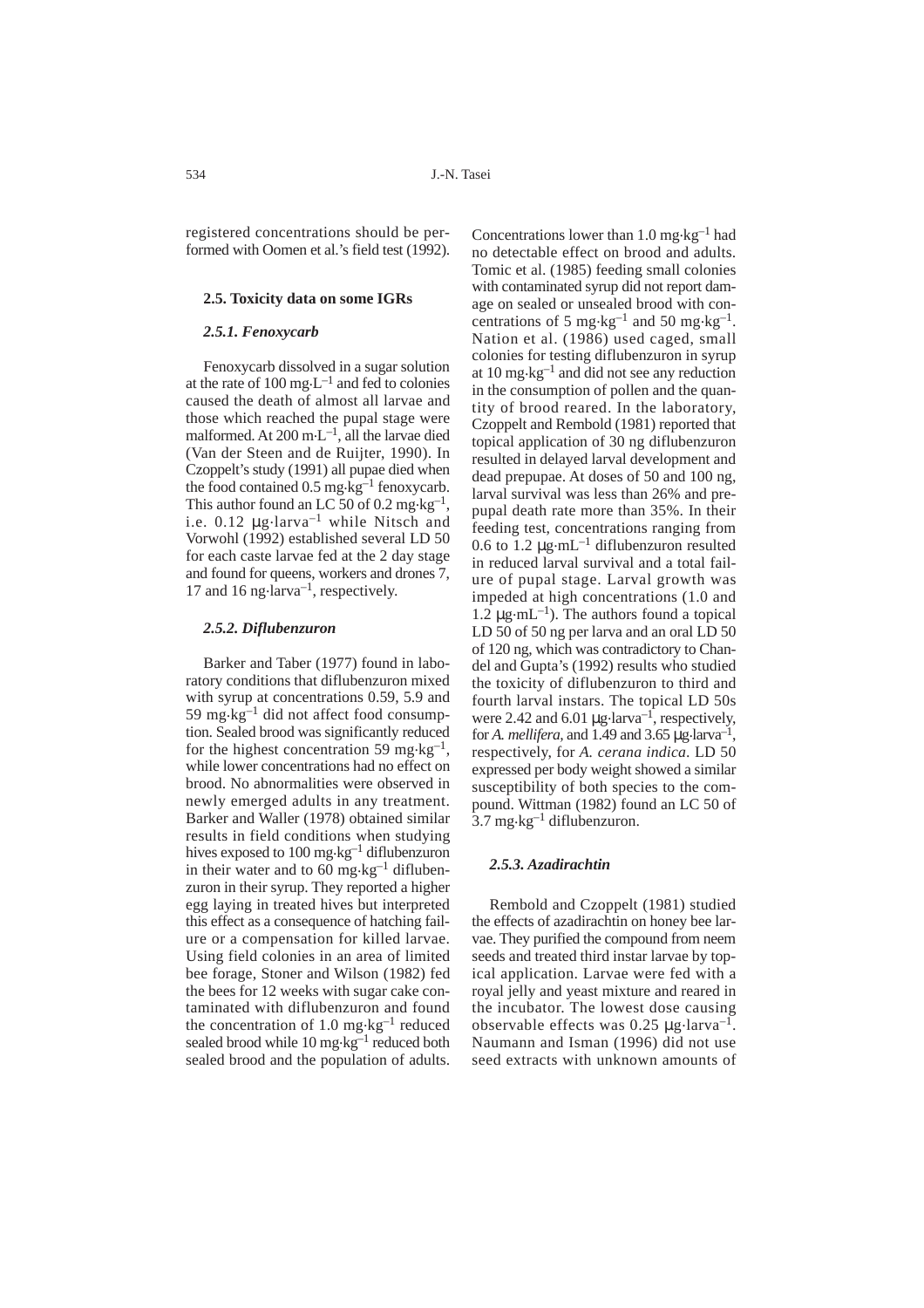azadirachtin but an emusifiable concentrate with an undiluted azadirachtin content of  $46000$  mg $\cdot$ kg<sup>-1</sup>. Oral application of increasing doses of azadirachtin on first and fourth instar larvae resulted in larval ejection by nurse bees in a dose dependent manner. The LD 50 for both instars was 37  $\mu$ g.g<sup>-1</sup> body weight and 61  $\mu$ g.g<sup>-1</sup> body weight.

## *2.5.4. Bay Sir 8514®*

Herbert et al. (1986) prepared a pollen substitute containing 1, 10, 50, and 100 mg $\text{kg}^{-1}$ Bay Sir, which is a chitin synthesis inhibitor. At the two highest concentrations, bees fed for 12 weeks with the test diets were not able to rear brood despite the presence of eggs in the frames. The eggs, removed from their cells and placed in free flying colonies were either ejected or eaten by workers. At the concentrations 1 and 10 mg $\text{kg}^{-1}$ , bees reared brood during 12 weeks and the amounts of larvae obtained was equal to those reared by the bees feeding on the control diet. Free flying colonies fed 3.5 l of a sucrose solution at  $100 \text{ mg} \cdot \text{kg}^{-1}$  Bay Sir, contained 2 to 3 day old larvae and dead pupae one week following the treatment. Eighteen days after the initial test feeding, the colonies had new healthy sealed brood. When the concentration was 150 mg $\text{kg}^{-1}$ , the colonies examined 6 days after feeding, contained no young larvae and 2 weeks after feeding all pupae were removed. Normal brood was observed only 3 weeks after the initial feeding. At 200 mg.kg–1, 11 days after feeding, no brood was present and all pupae died.

### **2.6. Risk assessment after field treatment with an IGR**

#### *2.6.1. Fenoxycarb*

In experiments conducted from 1982 to 1984, Gerig (1985) observed bee colonies foraging apple tree orchards which were treated with fenoxycarb (Insegar®) during flowering period. He sampled pollen collected by honey bees, sorted apple and pear pellets, and found residues ranging from 1.9 to 18 mg $\text{kg}^{-1}$  fenoxycarb. After tests using more or less contaminated pollens fed to newly emerged workers, Gerig concluded that fenoxycarb sprayed on flowering orchards was not likely to cause damage to honey bees since the compound must be diluted through mingling of species and be present only in insignificant amounts. Besides, during the years 1983 and 1984, no damage on bees was reported. Although these results may have been due to the lack of appropriate methods of investigation, the author recommended this material should not be applied during foraging periods. During the years 1983–1988 Gerig (1991) found damaged brood in colonies foraging orchards sprayed with fenoxycarb at 200 g $\cdot$ ha<sup>-1</sup> and 600 g $\cdot$ ha<sup>-1</sup>. Maximum residues in mixed pollens collected by bees ranged from 1.93 mg·kg<sup>-1</sup> to 11.3 mg·kg<sup>-1</sup>, respectively. Studies conducted with colonies visiting rape grown under cages showed that sprays at the dose rates of 200 g $\cdot$ ha<sup>-1</sup> and 600 g $\cdot$ ha<sup>-1</sup> were hazardous to brood, whereas  $20$  g $\cdot$ ha<sup>-1</sup> were tolerated. The authors recommended that fenoxycarb should not be applied to flowering fruit trees and that flowering weeds should be eliminated before treatment. Moreover, care should be taken to avoid drifting to neighbouring attractive crops (Arzone et al., 1989). De Ruijter and van der Steen (1987) sprayed a 12 ha orchard with 700 mg $\text{kg}^{-1}$ a.i. fenoxycarb and  $200$  l $\cdot$ ha<sup>-1</sup> and observed the brood of four colonies in the treated crop and two in a control orchard. They marked eggs, young larvae, old larvae and capped cells on overhead sheets 3 times a week and noted the first damage 10 days after application. Contaminated larvae developed into pupae that died at the capped stage and all brood which reached the second larval phase within 5 days after spraying, died. Malformed individuals with white rimmed eyes could be found for 10 days and abnormal mortality of pupae was noted for 12 days.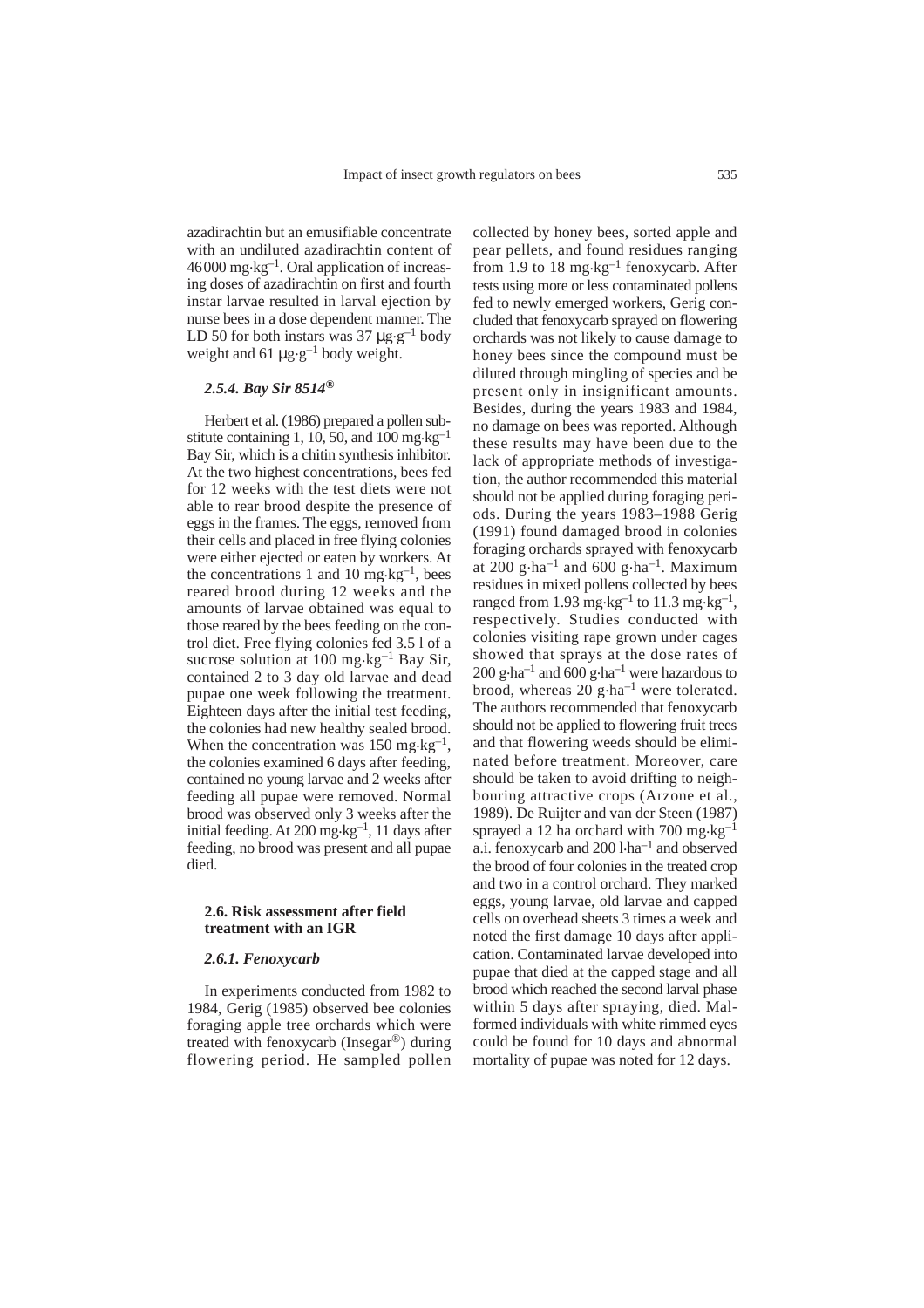## *2.6.2. Diflubenzuron*

After treatment of apple orchards in full bloom at 110, 200 and  $\overline{400}$  g·ha<sup>-1</sup> diflubenzuron Emmet and Archer (1980) did not find any damage in adult bees or brood of colonies foraging the treated flowers. Small quantities of residues (0.11 and 0.39 mg $\text{kg}^{-1}$ diflubenzuron) were determined in honey from these colonies. Bauml (1982) reported that diflubenzuron sprayed at  $75$  g $\cdot$ ha<sup>-1</sup> on spruce forests did not affect colony weight and brood rearing in 3 hives placed in the treated area. Robinson (1979) studied the effects of a total of 8 spray treatments with diflubenzuron applied at one week interval on cotton fields. Two doses were tested: 140 g $\cdot$ ha<sup>-1</sup> and 35 g $\cdot$ ha<sup>-1</sup>, and colonies were examined before and after each spaying. Adult bee activity and brood development assessed by marking individual cells, were not affected. Residues were not detected in any wax, honey or pollen sample from colonies foraging the plot treated at the lower rate but in the other plot treated at 140 g $\cdot$ ha<sup>-1</sup>, pollen samples from the hives contained 0.06 to 0.19 mg $\text{kg}^{-1}$  diflubenzuron. As no residues could be detected in other hive products, it was concluded that residues in pollen resulted from a direct contamination by the spray after the pellets dropped in the trap. Because experimental plots were small, the author presumed foragers dispersed on competing nectar and pollen sources and that their exposure to residues was limited. Therefore, further tests should be conducted in places where large areas are treated in order to confirm these preliminary results. Egger (1977) found that an aircraft application of diflubenzuron in a forest supplying a good honeydew flow caused little damaged brood in bee colonies foraging the honeydew 11 days after spraying. Twenty five days after treatment similar losses in larvae, prepupae and pupae were still observed though at a lower extent. After 8 aerial applications at  $350$  g $\cdot$ ha<sup>-1</sup> diflubenzuron on *Citrus*, Schroeder et al. (1980) examined the brood of hives either placed in a 4 ha treated grove or in an adjacent control grove. Over a period of 7 months, the authors could not observe any difference between the sealed brood of the treated hives and that of the check. Moreover no residues were detected in honey collected after the sprays. Robinson and Johansen (1978) found that spraying forests at 140 or  $280$  g $\cdot$ ha<sup>-1</sup> diflubenzuron caused no damage to adults or brood in hives placed in the treated area and examined 10 and 46 days after the spray. These dose rates resulted in residues in pollen of 1.2 and 6.2 mg $\text{kg}^{-1}$ respectively (Davis et al., 1978).

## **2.7. Registration of IGR treatments on crops and risk assessment**

According to a recent Directory (ACTA, 2001) four chitin inhibitors and four hormone mimics have been registered in France for pest control in crops which can be foraged by bees (Tab. II). Target pests generally belong to *Lepidoptera*, *Homoptera*, *Coleoptera* and *Acarina*, harmful to maïze, fruit trees, vine, vegetables and ornamental flowers. The highest dose ha<sup>-1</sup> is 168 g ha<sup>-1</sup> of tebufenozide to control *Lepidoptera* of pear trees, and the lowest is  $25$  g $\cdot$ ha<sup>-1</sup> of pyriproxyfen to control white flies (*Aleurodes*) on tomatoes. None of these compounds is systemic.

Laboratory and field data (Tab. III) show that even at the highest dose rate  $(400 \text{ g} \cdot \text{ha}^{-1})$ diflubenzuron sprays did not affect honey bee brood. This is in accordance with the laboratory data. Residues of diflubenzuron in pollen were maximum  $(6.2 \text{ mg} \cdot \text{kg}^{-1})$  after spraying forests at 280 g $\cdot$ ha<sup>-1</sup> while no residues could be detected after a treatment of cotton at 35  $g$ ·ha<sup>-1</sup>. In honey, maximum residues were 0.39 mg.kg–1 when dose rate ranged from 110 to  $400 \text{ g} \cdot \text{ha}^{-1}$ . If the maximum registration rate is  $125$  g $\cdot$ ha<sup>-1</sup> (Tab. II), residues in bee forage are expected to be lower than  $6.2 \text{ mg} \cdot \text{kg}^{-1}$  and  $0.39 \text{ mg} \cdot \text{kg}^{-1}$  in pollen and honey respectively. In semi-field feeding tests with diflubenzuron, Wilson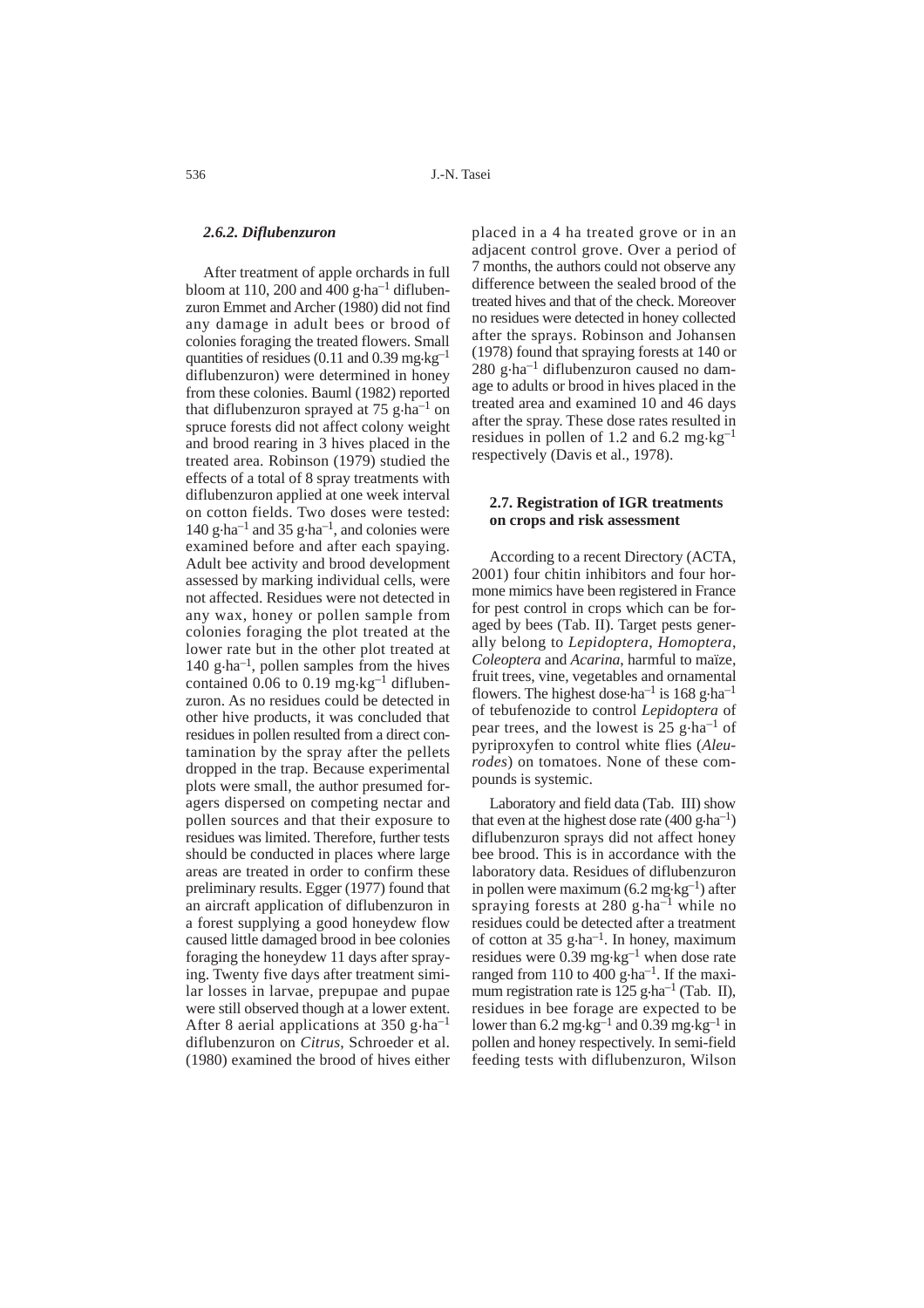| Mode of action                   | Active substance | Crop                                 | Target pest                   | Dose $g$ ·ha <sup>-1</sup> |
|----------------------------------|------------------|--------------------------------------|-------------------------------|----------------------------|
| Chitin inhibitor                 | Diflubenzuron    | Maïze<br>Fruit trees<br>Forest trees | Sesamia<br>Cydia<br>Bombyx    | $75 - 125$                 |
| Chitin inhibitor                 | Flufenoxuron     | Vine<br>Fruit trees                  | <b>Mites</b><br>Cydia         | $40 - 100$                 |
| Chitin inhibitor                 | Hexaflumuron     | Potato<br>Fruit trees                | Leptinotarsa<br>Psylla, Cydia | $35 - 125$                 |
| Chitin inhibitor                 | Lufenuron        | Vine<br>Ornamental<br>plants         | Lobesia<br><i>Thrips</i>      | $50 - 150$                 |
| Hormone mimic (Ecdysone)         | Tebufenozide     | Vine<br>Fruit trees                  | Lobesia<br>Cydia              | $144 - 168$                |
| Hormone mimic<br>(anti-Ecdysone) | Buprofenozin     | Vegetables                           | Aleurodes                     | 132                        |
| Hormone mimic(JH)                | Fenoxycarb       | Vine<br>Fruit trees                  | Lobesia<br>Cydia<br>Saissetia | $75 - 150$                 |
| Hormone mimic (JH)               | Pyriproxyfen     | Tomato                               | Aleurodes                     | 25                         |

**Table II.** Registration of 8 IGRs in France (ACTA, 2001).

(1982) assessed a lowest observable effect concentration of 1 mg $\text{kg}^{-1}$  while the highest non observable effect concentration was 50 mg.kg–1 (Tomic et al., 1985). Such discrepancies may be due to the different environmental conditions of the two field tests and can be interpreted in the worst case as a consequence of an exceptional low dilution of the contaminated food by external floral resources. Therefore, diflubenzuron treatments can be regarded as generally safe for dose rates up to  $125$  g $\cdot$ ha<sup>-1</sup>. However some damage can not be excluded if environmental conditions do not allow enough dilution of the contaminated food.

In mixed pellets from bees foraging in an area where orchards were treated at 200 g $\cdot$ ha<sup>-1</sup> and 600 g $\cdot$ ha<sup>-1</sup> fenoxycarb, residues reached 1.93 mg.kg–1 and 11 mg.kg–1 respectively (Gerig, 1991). The

damage caused to brood was in agreement with the LC 50 of 0.2 mg·kg<sup>-1</sup>. The reduced dose of 140 g·ha<sup>-1</sup> applied to orchards was also harmful to brood (de Ruijter and Van der Steen, 1987).

The LD 50 and LC 50 of fenoxycarb and diflubenzuron estimated for *Apis mellifica* and *B. terrestris* larvae show a greater tolerance of *B. terrestris* to fenoxycarb which is harmless to this species when applied at doses up to  $1200 \text{ g} \cdot \text{h}^{-1}$  (Tab. III). Therefore applying fenoxycarb at  $140 \text{ g} \cdot \text{h}^{-1}$  will be safe for bumble bee larvae but will cause damage to honey bee brood. Conversely *B. terrestris* young larvae are more susceptible to diflubenzuron than honey bee larvae. This explains losses in young brood of bumble bee colonies exposed to crops sprayed at  $300 \text{ g} \cdot \text{ha}^{-1}$  which is a dose rate safe for honey bees.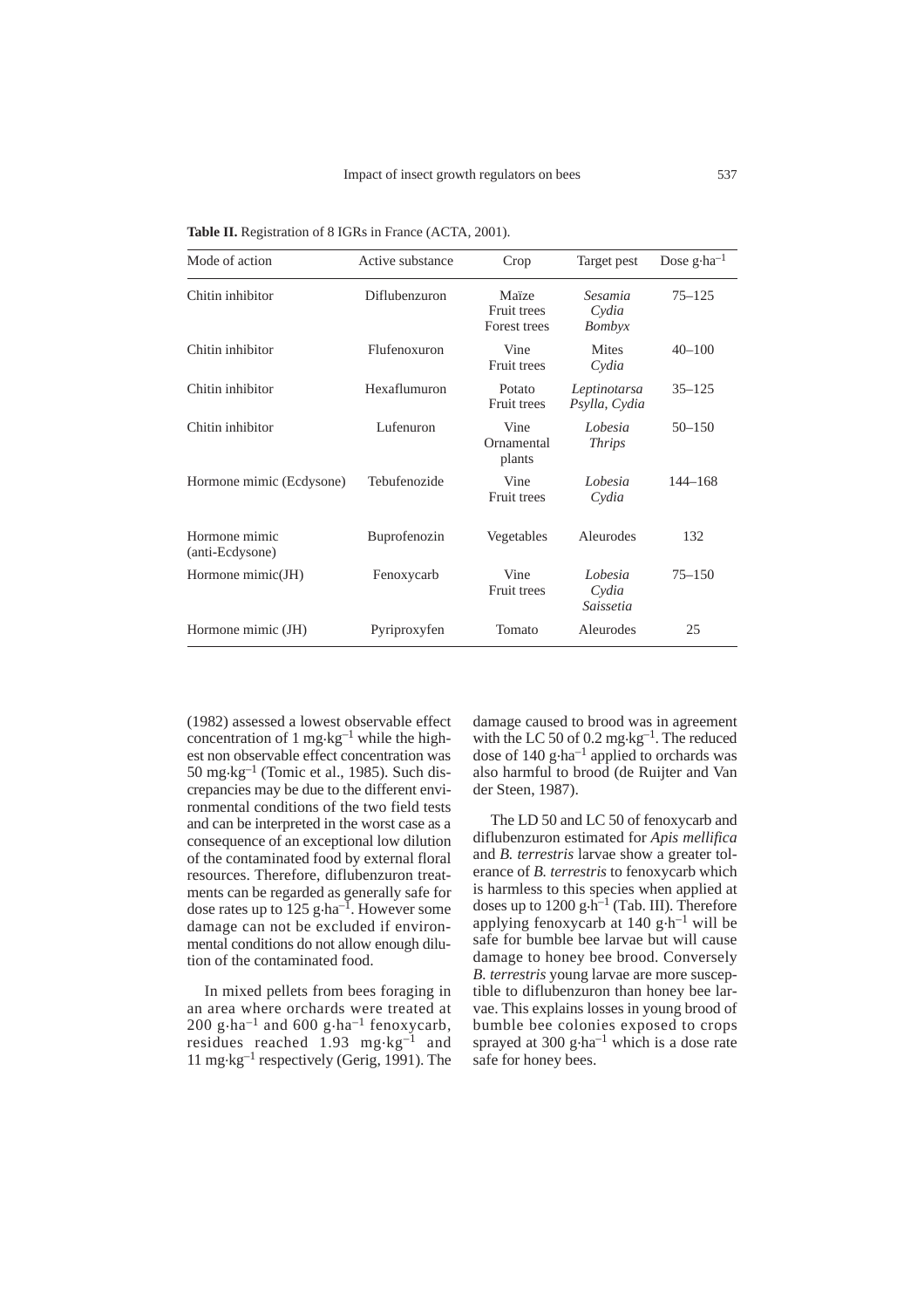| <b>IGR</b>    | Species                     | LD <sub>50</sub><br>$(ng\cdot bee^{-1}$ larva)                                                                                           | LC <sub>50</sub><br>$(mg \cdot kg^{-1})$                                   | Crop                                                            | Dose<br>$(g \text{ a.i} \cdot \text{ha}^{-1})$              | Residues<br>in pollen or honey<br>$(mg \cdot kg^{-1})$                                      | Effects                                                 |
|---------------|-----------------------------|------------------------------------------------------------------------------------------------------------------------------------------|----------------------------------------------------------------------------|-----------------------------------------------------------------|-------------------------------------------------------------|---------------------------------------------------------------------------------------------|---------------------------------------------------------|
| Fenoxycarb    | Apis<br>mellifera           | 7 [2 day queen $\lbrack a.* \rbrack$ (a)<br>17 $\lceil 2 \rceil$ day worker la. $\lceil (a) \rceil$<br>16 $[2 \text{ day male la.}]$ (a) | 0.2(a)                                                                     | orchard(e)<br>orchard(f)                                        | $200 - 600$ (e)<br>140(f)                                   | $1.9-11$ [po.*] (e)                                                                         | damaged brood (e)<br>damaged brood (f)                  |
| Diflubenzuron | Apis<br>mellifera           | 2420 [3 day la.] (c)                                                                                                                     | 3.7(d)                                                                     | orchard $(g)$<br>$\cot(\theta)$<br>Citrus(i)<br>forest $(j, k)$ | $110-400$ (g)<br>$35-140$ (h)<br>350(i)<br>140–280 $(j, k)$ | $0.11 - 0.39$ [ho.*] (g)<br>$0 - 0.19$ [po.] (h)<br>$0$ [ho.] (i)<br>1.2–6.2 [po.] $(i, k)$ | none $(g)$<br>none $(h)$<br>none $(i)$<br>none $(i, k)$ |
| Fenoxycarb    | <b>Bombus</b><br>terrestris | $> 650$ [1 day la.] (1)<br>$>$ 3710 [6 day la.] (1)                                                                                      | >100<br>$[1-6 \text{ day la.}]$ (l)                                        | Phacelia (1)                                                    | 1200(l)                                                     | $217$ [day 1] (l)<br>$7.5$ [day 7] (l)                                                      | none $(l)$                                              |
| Diflubenzuron | <b>Bombus</b><br>terrestris | 7.7 $[1 \text{ day } la.]$ (1)<br>5 112 [6 day la.] (1)                                                                                  | 1.18<br>$[1 \text{ day } la.]$ (l)<br>137.8<br>$[6 \text{ day la.}]$ $(l)$ | Phacelia (1)                                                    | 300(l)                                                      | 62 $\lceil \text{day } 1 \rceil$ (1)<br>2 [day 7] (l)                                       | damaged brood (1)                                       |

\* la. = larva, po.= pollen, ho. = honey.

Nitsch and Vorwohl, 1992 (a), Czoppelt, 1991 (b), Chandel and Gupta, 1992 (c), Wittman, 1982 (d), Gerig, 1991 (e), De Ruijter and Van der Steen, 1987 (f), Emmet and Archer, 1980 (g), Robinson, 1979 (h), Shroeder et al., 1980 (i), Robinson and Johansen, 1978 (j), Davis et al., (1978) (k), Gretenkord and Drescher, 1996 (l).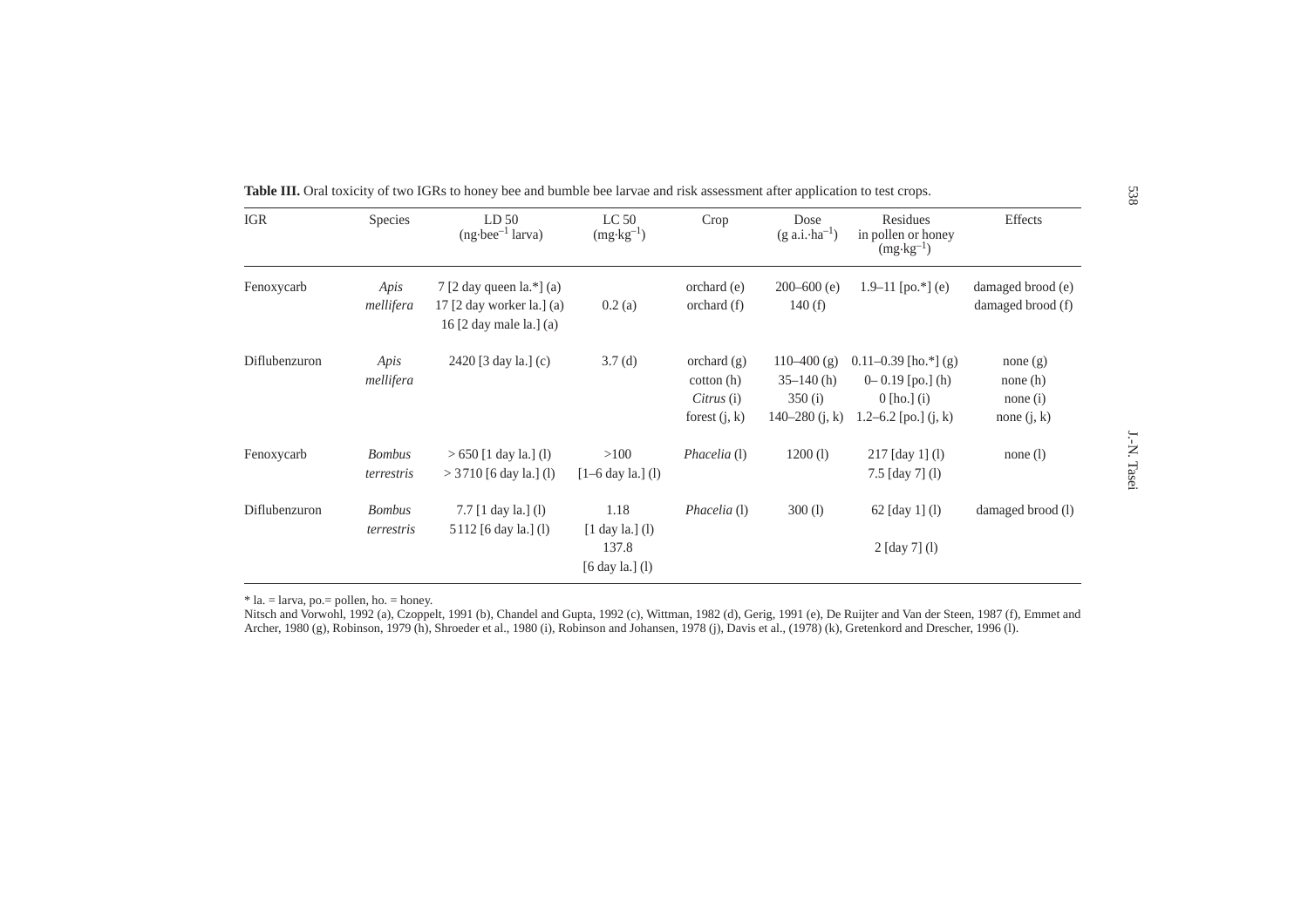## **3. EFFECTS OF IGRS ON NON-***APIS* **BEES**

## **3.1. Methods for testing IGRs on bumblebees**

## *3.1.1. Laboratory tests*

De Wael et al. (1995) comparing the effects of several IGRs on *B. terrestris,* used queen-right colonies, each containing 30 to 50 workers. They were kept in the dark at 29 °C and fed daily with 50% sugar solution and pollen collected from honey bees. Test IGRs were administrated in syrup for 24 h, then the amount ingested was determined by weight loss. Dead adults and larvae were removed and counted daily and photographs of the nest were taken daily for 5 weeks. As photographic records started a week before treatment it was possible to estimate the effect of IGRs on the development of all brood stages, from egg to pupa. The authors used only one colony per treatment and a control colony fed with sucrose solution.

As bumble bee larvae can not be isolated successfully in vitro as it is done with honey bees, Gretenkord and Drescher (1996) devised a larval test adapted to bumble bees. They prepared "test groups" by removing egg cells from colonies until hatching, and equalising the number of larvae in all the groups. They obtained standard cells with 10 young larvae which were each kept at 29 °C in rearing boxes ( $12.5 \times 7 \times 5$  cm) with 3 nurse workers. Test groups were fed syrup and pollen dough until pupation. The workers were then removed until adults emerged. For testing IGRs it was recommended that 1,4 and 6 day old larvae be fed separately for 24 h with pollen dough or syrup in which the test substance was dissolved. Trials, comprising 3 replicates of each treatment and control, should start with the recommended concentration for field use. If negative effects are observed, the trials should continue with lower concentrations. From the mortality records and food consumption measurements per larva, LC 50 and LD 50 should be calculated.

#### *3.1.2. Cage and greenhouse tests*

The same authors modified a cage test method previously devised for conventional compounds testing (Gretenkord and Drescher, 1993). In their new procedure (Gretenkord and Drescher, 1996), colonies of 50–70 workers were placed in cages  $(3 \times 4 \times 2 \text{ m})$  covering *Phacelia* plots. When about 10 foragers could be observed, colonies were moved to the laboratory and foragers left in the cage. The colonies were reduced to 5 workers with the queen and a defined amount of brood of all stages. These colonies were then reintroduced into their cage and foragers could go back to their nest thus forming standardised units which could develop with flower resources and syrup but without additional pollen feeding. This procedure allowed an accurate assessment of the effects of contamination of pollen by an IGR on brood. The test substance should be sprayed on *Phacelia* the day following colony reduction. After a cage period of 2–3 weeks, colonies should be reared in the laboratory for 2 weeks until adult emergence.

Tornier (1999) described a test method adapted to the greenhouse. He used 4 queenright colonies per treatment, with 30 workers and similar amounts of brood. Photographs of each brood clump were taken before and after application. All adults were marked before the colonies were introduced into the greenhouse and a trap was fixed at the hive entrance for collecting dead adults and larvae. Three parameters were recorded during the test period: the food consumption, the weight of colonies and the wing size of adults.

Thompson and Barrett (1999) also tested IGRs in a greenhouse. They used  $5 \times 3$  m compartments containing tomato plants and a single queen-right colony with 100–200 workers. Tomato was treated at 10 days intervals. Colonies were fed additional pollen which was also treated at the same rate as plants. Each IGR treatment and the control spray with water were repeated in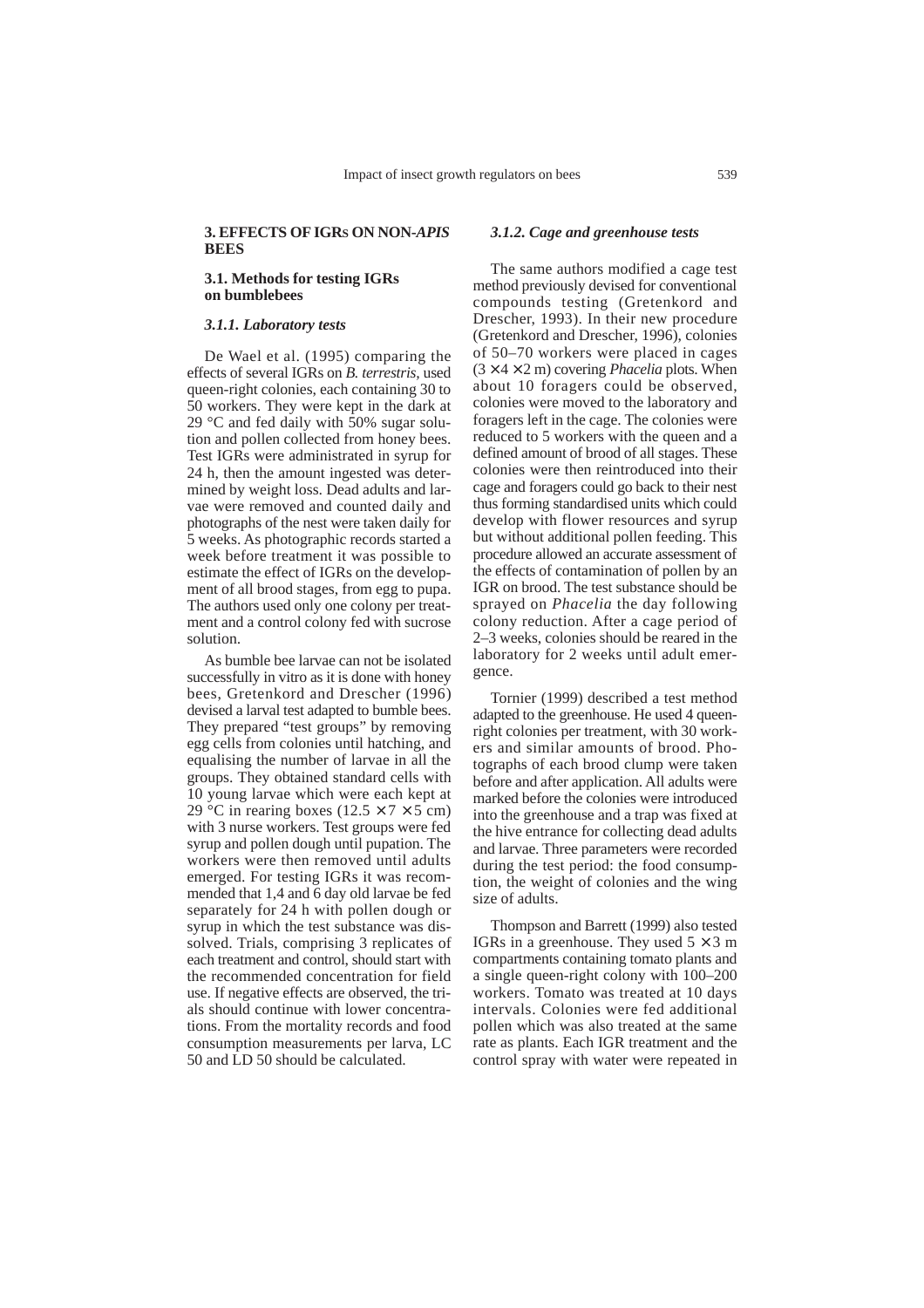2 compartments. Diflubenzuron at 0.03% a.i., was used as a "positive" control. From day 3 to day 23, the authors monitored the number of dead adults, dead larvae, foraging bees and the general appearance of the colonies.

#### *3.1.3. Field tests*

Schäfer and Mühlen (1996) conducted a field trial to test the effects of an IGR on *B. terrestris* by placing 6 colonies of approximately 50 workers each in a 2400 m<sup>2</sup> *Phacelia* field. Before and after treatment the following parameters were determined: the density of foragers the flight activity at the hive entrance, the origin and amount of the pollen collected, the number of workers, the mortality of larvae, and the number of egg cells, larvae and cocoons. There was no observation beyond the fourth day after treatment. The authors concluded their procedure did not allow a correct interpretation of the data and that standardisation of such method was not easy due to the unpredictable development of bumble bee colonies.

#### **3.2. Effects of IGRs on bumble bees**

#### *3.2.1. Effects on adults*

In a greenhouse test diflubenzuron sprayed on tomatoes at the concentration 0.03% a.i. proved harmless to adults (Thompson and Barrett, 1999). Fenoxycarb applied at 1200 g.ha–1 to *Phacelia* grown in cages, did not cause any trouble to caged adults of the test colonies (Gretenkord and Drescher, 1993). In a *Phacelia* field, Schäfer and Mühlen (1996) found that an application of triflumuron at  $800 g \cdot ha^{-1}$  did not influence flight activity of experimental colonies.

## *3.2.2. Effects on brood*

When pyriproxyfen at  $20 \text{ mg} \cdot \text{kg}^{-1}$  a.i. was fed to colonies for 24 h and compared to fenoxycarb at 100 mg $\text{kg}^{-1}$  a.i. and teflubenzuron at 150 mg $\text{kg}^{-1}\text{g}$  a.i. De Wael et al. (1995) found that the last treatment resulted in a higher larval mortality than the control and the two other IGRs. With teflubenzuron, larvae died and were all removed by workers during the week following treatment. In addition, the queen continued to lay eggs but egg development was arrested for 5 weeks. Fenoxycarb and pyriproxyfen did not cause any damage to brood.

Testing two IGRs on one and 6 day old larvae, Gretenkord and Drescher (1996) reported an LC 50 higher than  $100 \text{ mg} \cdot \text{kg}^{-1}$ for fenoxycarb for both ages, while that for diflubenzuron was 1.18 and 137.79 mg $\text{kg}^{-1}$ , respectively. The LD 50 of fenoxycarb was higher than 650 and 3710 ng $\cdot$ bee<sup>-1</sup> for one and 6 day old larvae respectively. For diflubenzuron, the LD 50 was 7.7 and 5112.0 ng $\cdot$ bee<sup>-1</sup> respectively. In a cage test where both compounds were sprayed at a normal and double dose (i.e. 600 and 1200 g.ha–1 fenoxycarb and 300 and  $600$  g $\cdot$ ha<sup>-1</sup> diflubenzuron) residues in pollen ranged from  $217 \text{ mg} \cdot \text{kg}^{-1}$  the first day to 7.5 mg $\text{kg}^{-1}$  fenoxycarb the seventh day, and from  $62 \text{ mg} \cdot \text{kg}^{-1}$  diflubenzuron the first day to 2 mg $\cdot$ kg<sup>-1</sup> the seventh day. In all of the five test cages with fenoxycarb, no brood damage and no malformed adults were detected while in the eight cages with diflubenzuron all the larvae died, except old ones, within the 2 days following treatment. During 3 weeks no brood was reared though egg laying continued, which suggested a negative effect on the queen's ovaries. Moreover the authors observed malformed cocoons which were spherical with abnormal brown dots on the surface. Fenoxycarb was safe for caged bumble bees though the concentration in pollen on the first day was twice the concentration fed to larvae in the laboratory test. Diflubenzuron residues in pollen even after the seventh day following application were within the range of the LC 50 values for one to 4 day old larvae, but residues on the first day did not reach the LC 50 for 6 day old larvae which was in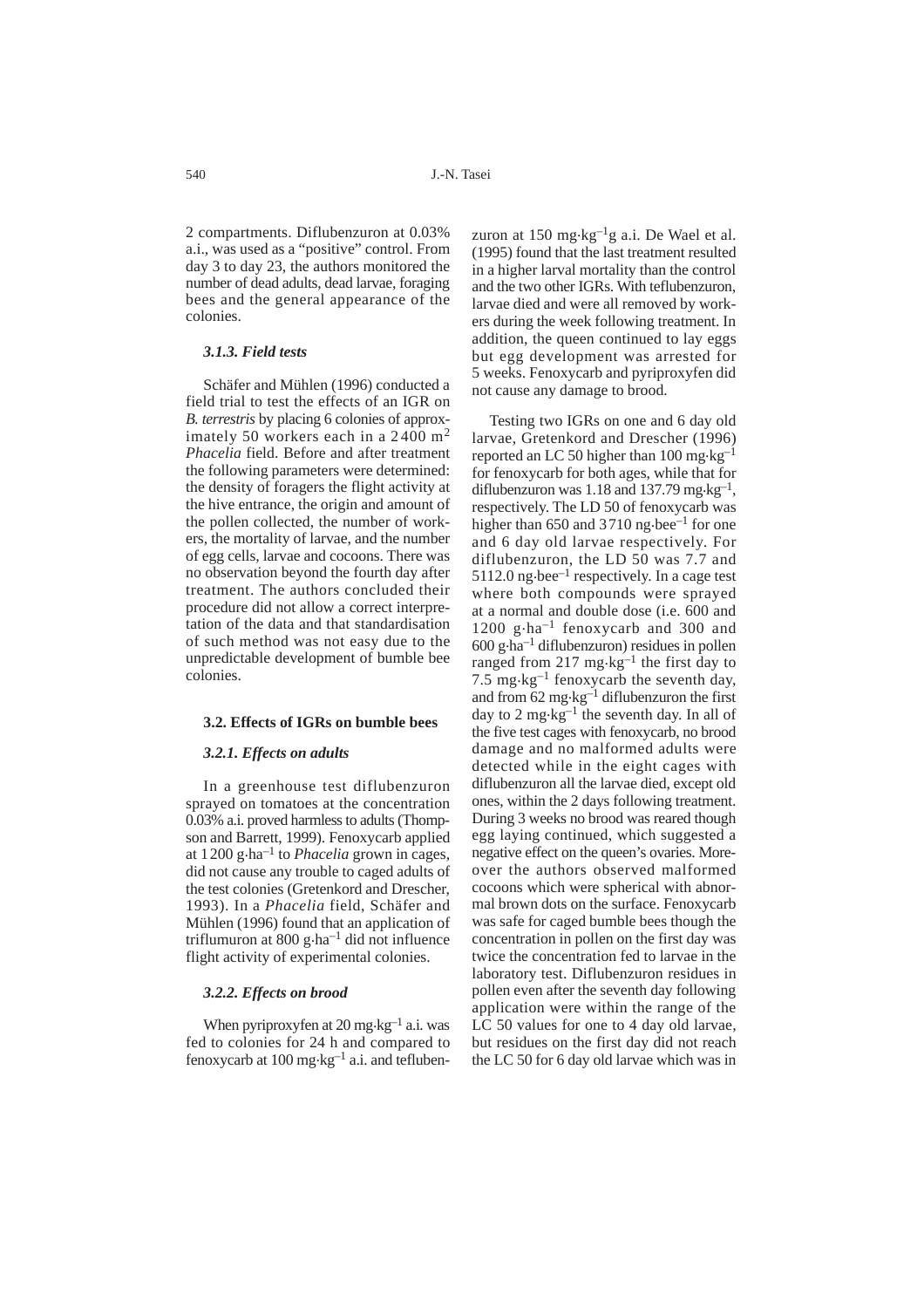accordance with the survival of the old brood in the caged colonies.

## **3.3. Effects of IGRs on other wild pollinators**

Kawashima (1989) tested 3 chitin synthesis inhibitors, diflubenzuron, chorfluazuron and teflubenzuron on the orchard pollinator, the solitary bee *Osmia cornifrons,* by spraying bees directly and confining them with treated apple leaves. The three IGRs affected neither the survival of adults nor cocoon formation. Presumably the effects on progeny would have been different if *O. cornifrons* had the chance to forage on treated flowers and provision their cells with contaminated pollen. Narita (1988) did not find any damage in adult *O. cornifrons* released on trees 3 days after spraying the plants with solutions at 25 and 50 mg·kg<sup>-1</sup> of chlorfluazuron and flufenoxuron respectively.

De Oliveira Campos (1978) tested the juvenile hormone analogue Altozar® on larvae of the social bee *Melipona quadrifasciata*. Topical applications of 18.3 µg.larva–1 to larvae spinning their cocoon promoted the transformation of female worker larvae into queen pupae and male pupae into female adults.

#### **4. CONCLUSION**

Insect growth regulators, used for pest control management will cause no damage to adult honey bees and probably other adult pollinators, and can be considered as safer for foragers than second generation insecticides. Oral and contact laboratory tests and field observations or trials proved adults tolerated these compounds, in particular at the registered doses.

This safety for pollinators is only apparent, since serious damage to brood has been reported in honey bees and bumble bees. Abnormal mortality in eggs, larvae or pupae and typical malformations have been observed in colonies after some IGR applications. These troubles were due to the properties of these products, which all interfere with embryo development and moulting process and which contaminate food resources collected (nectar and pollen) and stored in the colony by foragers. As a consequence, the effects of intoxication by IGRs are always delayed. They also cover a longer period than in the case of non-IGR insecticides. These characteristics justify new testing of laboratory and field methods for toxicity and risk assessment.

Comparison of data from tests with *A. mellifera* and *B*. *terrestris* proved these two species were affected in opposite ways by the application of the same IGR. Therefore, risk assessment for one test species can not be extended to others without appropriate additional investigations.

**Résumé – Effets des régulateurs de croissance des insectes sur les abeilles domestiques et les abeilles sauvages.** Les régulateurs de croissance des insectes ou RCI ou encore insecticides de la troisième génération agissent comme des ecdysones, des hormones juvéniles ou des inhibiteurs de chitine. Ce sont des composés synthétiques ou des substances naturelles comme l'Azadirachtin, qui interfèrent dans l'équilibre naturel des hormones de mue. De ce fait, ils risquent peu de produire des dommages chez les adultes, par contre ils peuvent engendrer des troubles dans le couvain. L'application d'analogues d'hormones à des abeilles adultes a modifié le comportement de butinage, la production de phéromone d'alarme, l'hémolymphe, le gain de poids, la synthèse de la vitellogénine, la longévité et a inhibé les glandes hypopharyngiennes (Redfern et Knox, 1974 ; Jaycox et al., 1974 ; Rutz et al., 1974 ; Gerig, 1975 ; Atkins et al., 1976 ; Robinson, 1985 ; Usha et Kadasamy, 1986 ; Ceparano et Job, 1989 ; Gupta et Chandel, 1995 ; Pinto et al., 2000). Chez les larves l'intoxication expérimentale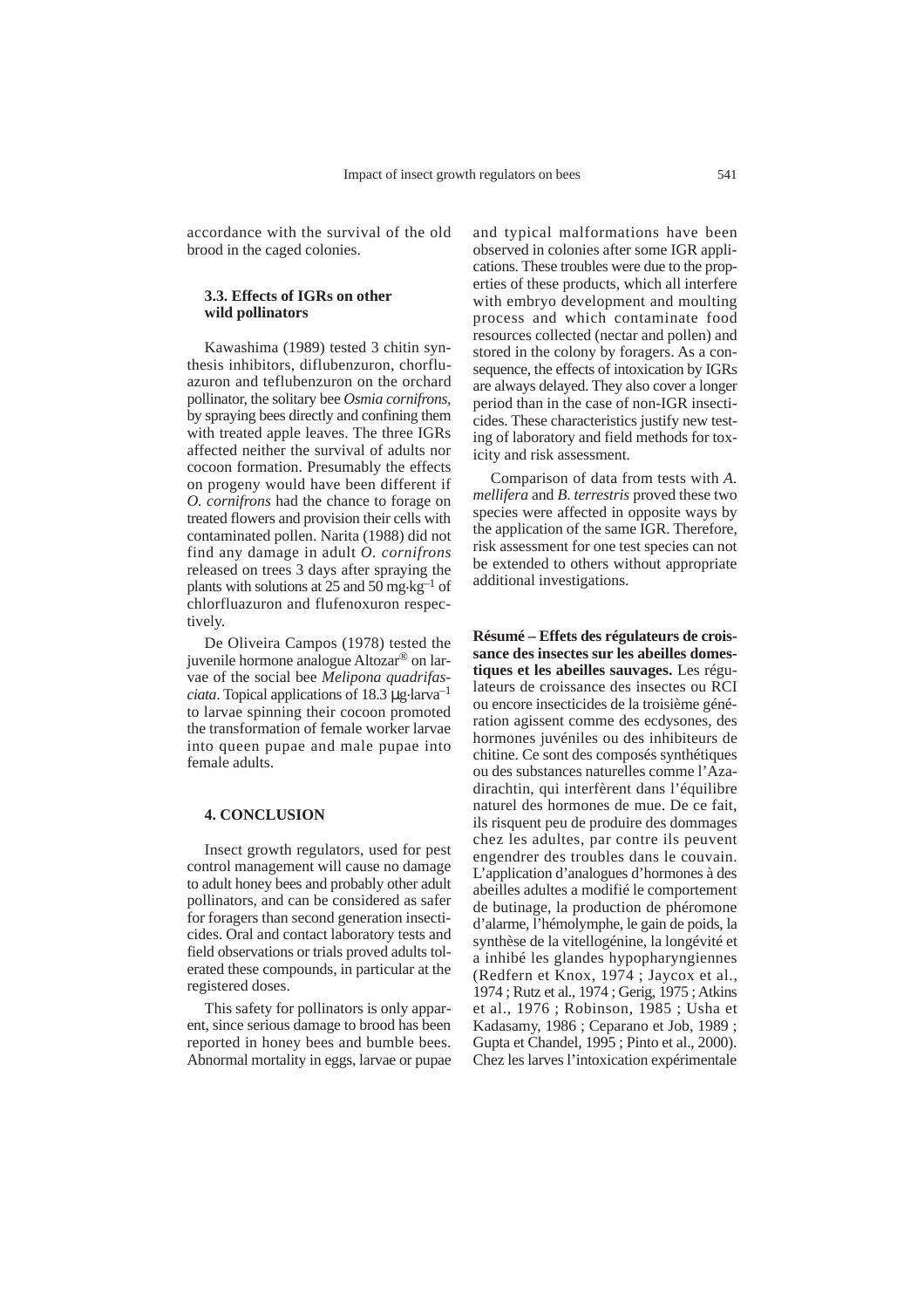par contact ou par ingestion provoque la mort des œufs, des larves, ou des malformations des larves, des nymphes ou des adultes. Les nymphes ont alors des yeux atypiques portant un cercle coloré. Il y a aussi possibilité d'inhibition des glandes hypopharyngiennes et d'apparition de caractères royaux. Larves et nymphes intoxiquées sont éjectées des cellules par les ouvrières (Zdarek et Haragsim, 1974 ; Beetsma et Ten Houten, 1975 ; Gerig, 1975 ; Hrdy et Skrobal, 1976 ; Hussein et Abdel-Aal, 1978 ; Rembold et al., 1980, 1982 ; El Din et al., 1990 ; Gerig, 1990 ; Van der Steen et de Ruijter, 1990 ; Marletto et al., 1992 ; Chandel et Gupta, 1992 ; Nitsch et al., 1994 ; Gromisz et Gromisz, 1996).

Plusieurs méthodes ont été publiées pour tester la toxicité des RCI sur les larves (Barker et Taber, 1977 ; Wittman, 1982 ; Atkins et Kellum, 1986 ; Engels, 1990 ; Czoppelt, 1990 ; Van der Steen et De Ruijter, 1990 ; Naumann et Isman, 1996). La plupart des données proviennent d'expérimentations sur deux produits le fenoxycarb et le diflubenzuron, testés sur l'abeille et les bourdons *Bombus terrestris*. Chez l'abeille, selon les auteurs les concentrations dans la nourriture, sans effets par ingestion, varient de 1 à 50 mg $\text{kg}^{-1}$  de diflubenzuron (Barker et Taber, 1977 ; Barker et Waller, 1978 ; Czoppelt et Rembold, 1981 ; Wittman, 1982 ; Stoner et Wilson, 1982 ; Tomic et al., 1985 ; Nation et al., 1986 ; Chandel et Gupta, 1992). Le fenoxycarbe provoque la mort de 100 % des nymphes à 1a concentration de  $0.5 \text{ mg} \cdot \text{kg}^{-1}$  de substance active (Czoppelt, 1991). En champ, aux doses expérimentales  $(35 \text{ à } 400 \text{ g} \cdot \text{ha}^{-1})$  le diflubenzuron est estimé sans danger pour les colonies par la plupart des auteurs, au contraire du fenoxycarbe qui cause des dommages au couvain à 140 g.ha–1 (de Ruijter et Egger 1977 ; Robinson et Johansen, 1978 ; Robinson, 1979 ; Emmet et Archer, 1980 ; Schroeder et al., 1980 ; Bauml, 1982 ; Van der Steen, 1987 ; Arzone et al., 1989). Chez *B. terrestris* on a trouvé que les traitements à 1200 g $\cdot$ ha<sup>-1</sup> de fenoxycarbe n'avaient pas d'effet négatif sur les larves alors que le diflubenzuron entraînait de sévères pertes chez les larves et les œufs à la dose de 300 g.ha–1. Ces résultats on été corroborés par des tests sur larves en laboratoire qui ont permis d'évaluer les DL 50 des 2 insecticides sur plusieurs stades larvaires (Gretenkord et Drescher, 1996).

## **régulateur croissance insecte /** *Apis mellifera / Bombus* **/ abeille sauvage / évaluation risque**

**Zusammenfassung – Auswirkungen von Wachstumsregulatoren der Insekten auf Honigbienen und Wildbienen.** Die Wachstumsregulatoren der Insekten, auch als IGR oder Insektizide der 3. Generation bezeichnet, wirken wie Ecdyson, Juvenilhormon oder greifen in die Chitinsynthese ein. Es handelt sich dabei sowohl um synthetische Verbindungen als auch um natürliche Substanzen wie z.B. Azadirachtin (vom Neem Baum), die in das Gleichgewicht des Hormonhaushalts während des Wachstums eingreifen. Dadurch sind sie bei adulten Tieren weniger gefährlich, im Gegensatz dazu können sie bei der Brut Schäden hervorrufen. Die Applikation der Hormonanaloge bei adulten Bienen hat Einfluss auf das Sammelverhalten, die Produktion des Alarmpheromons, die Hämolymphe, die Gewichtszunahme, die Vitellogeninsynthese, die Lebenserwartung und hemmt die Entwicklung der Hypopharynxdrüsen (Redfern und Knox, 1974; Jaycox et al., 1974; Rutz et al., 1974; Gerig, 1975, Atkins et al., 1976; Robinson, 1985; Usha und Kadasamy, 1986; Ceparano und Job 1989; Gupta und Chandel, 1995; Pinto et al., 2000). Bei der Brut führt die experimentelle Giftapplikation zum Absterben der Eier und Larven oder zu Verkrüppelungen der Larven, Puppen oder erwachsenen Tiere. Die Puppen haben demzufolge atypische Augen, die einen gefärbten Kreis aufweisen. Auβerdem entstehen Hemmungen der Hypopharynxdrüsen und es kommt zur Ausbildung von Königinnenmerkmalen. Vergiftete Larven und Puppen werden von den Arbeiterinnen aus den Zellen entfernt (Zdarek und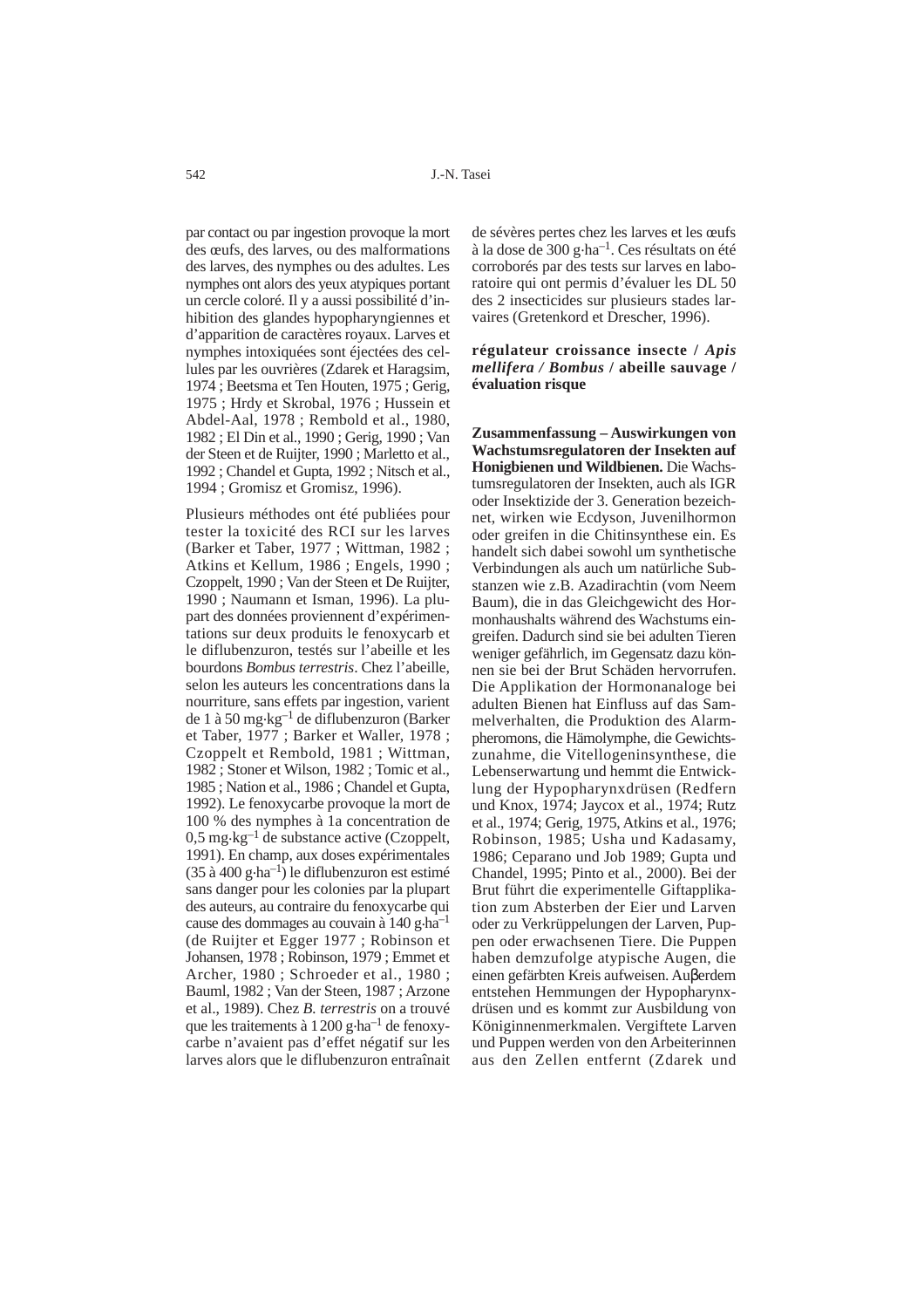Haragsim, 1974; Beetsma und Ten Houten, 1975; Gerig, 1975; Hrdy und Skrobal, 1976; Hussein und Abdel-Aal, 1978; Rembold et al., 1980, 1982; El Din et al., 1990; Gerig, 1990; Van der Steen und de Ruijter, 1990; Marletto et al., 1992; Chandel und Gupta, 1992; Nitsch et al., 1994; Gromisz und Gromisz, 1996).

Es wurden verschiedene Methoden publiziert um die Toxizität der IGRs auf Larven zu testen (Barker und Taber, 1977; Wittman, 1982; Atkins und Kellum, 1986; Engels, 1990; Czoppelt, 1990; Van der Steen und De Ruijter, 1990; Naumann und Isman, 1996). Die meisten der Arbeiten weisen Versuche mit 2 Produkten, Fenoxycarb und Diflubenzuron auf, die bei Honigbienen und Hummeln *Bombus terrestris* geprüft wurden. Solange die Konzentrationen in der Nahrung bei adulten Honigbienen zwischen 1 bis 50 mg·kg<sup>-1</sup> betrugen, ergaben sich nach den Autoren keine Wirkung (Barker und Taber, 1977; Barker und Waller, 1978; Czoppelt und Rembold, 1981; Wittman, 1982; Stoner und Wilson, 1982; Tomic et al., 1985; Nation et al., 1986; Chandel und Gupta, 1992). Fenoxycarb bewirkt bei einer Konzentration von 0,5 mg.kg–1 der aktiven Substanz zu 100 % den Tod von Puppen (Czoppelt, 1991). Bei Behandlungen im Feld mit einer Dosierung von 35 bis  $400$  g·ha<sup>-1</sup> gilt das Diflubenzuron bei den meisten Autoren als für Bienenvölker ungefährlich, im Gegensatz zu Fenoxycarb, das Schäden bei der Brut bei einer Konzentration  $140$  g $\cdot$ ha<sup>-1</sup> erzeugt (de Ruijter und Egger, 1977; Robinson und Johansen, 1978; Robinson, 1979; Emmet und Archer, 1980; Schroeder et al., 1980; Bauml, 1982; Van der Steen, 1987; Arzone et al., 1989). Bei *B. terrestris* fand man, dass Behandlungen mit 1200 g.ha–1 Fenoxycarb keinen negativen Effekt auf die Larven hat, während Diflubenzuron bei einer Konzentration von 300 g.ha–1 schwere Verluste bei Eiern und Larven zur Folge hatte. Diese Ergebnisse wurden durch Untersuchungen mit Larven im Labor unterstützt, mit der die Bestimmung der LD 50 dieser beiden Insektizide

auf verschiedene Larvenstadien erfolgte (Gretenkord und Drescher, 1996).

## **Insektenwachstumsregulatoren / Honigbienen / Wildbienen / Toxizität / Risikoabschätzung**

#### **REFERENCES**

- A.C.T.A. (2001) Index phytosanitaire ACTA, Association de Coordination Technique Agricole, 149 rue de Bercy, Paris.
- Anonymous (1989) L'Insegar et les abeilles. Nouvelles prescriptions, Rev. Suisse Vitic. Hortic. 21, 64–65.
- Atkins E.L., Anderson L.D., Kellum D., Neuman K.W. (1976) Protecting honey bees from pesticides*.* Leaflet 2883, University of California.
- Atkins E.L., Kellum D. (1986) Comparative morphogenic and toxicity studies on the effect of pesticides on honeybe brood, J. Apic. Res. 25, 242–255.
- Arzone A., Dolci M., Marletto M. (1989) Detection of fenoxycarb on mulberry leaves, Apic. Mod. 80, 149–152 (in Italian).
- Barker R.J., Taber S. (1977) Effects of diflubenzuron fed to caged honey bees, Environ. Entomol. 6, 167–168.
- Barker R.J., Waller G.D. (1978) Effects of diflubenzuron wettable powder on caged honey bee colonies, Environ. Entomol. 78, 535–574.
- Bauml W. (1982) Field studies on the effects of Dimilin on the honey bee, Anz. Schaedlingskd. Pflanzen. Umweltsch*.* 55, 97–101 (in German).
- Beetsma J., Ten Houten A. (1975) Effects of juvenile hormone analogues in the food of honey bee colonies (*Apis mellifera* L.), Z. Angew. Entomol*.* 77, 292–300.
- Ceparano G., Job S. (1996) Flucycloxuron: a new acaricide, Inf. Fitopatol. 46, 32–34.
- Chandel R.S., Gupta P.R. (1992) Toxicity of diflubenzuron and penfluron to immature stages of *Apis cerana indica* F. and *Apis mellifera* L., Apidologie 23, 465–473.
- Czoppelt C. (1990) Effect of insect growth inhibitors and pesticides on honey bee larvae (*Apis mellifera* L.) in contact poison and feeding tests in vitro, Proceedings of the 4th International Symposium on Harmonization of Methods for Testing the Toxicity of Pesticides to Bees, May 15–18, Rez near Prague, Research Institute of Apiculture, Dol, Czechoslovaquia 1990, pp. 76–83.
- Czoppelt C. (1991) Evaluation of toxicity of the juvenoid phenoxycarb to honeybee larvae reared in vitro, Apidologie 22, 457–459.
- Czoppelt C., Rembold H. (1981) Effects of Dimilin on the growth of honey bee larvae reared in an incubator, Mitt. Dtsch. Ges. Allg. Angew. Entomol. 3, 1–13; 191–195 (in German).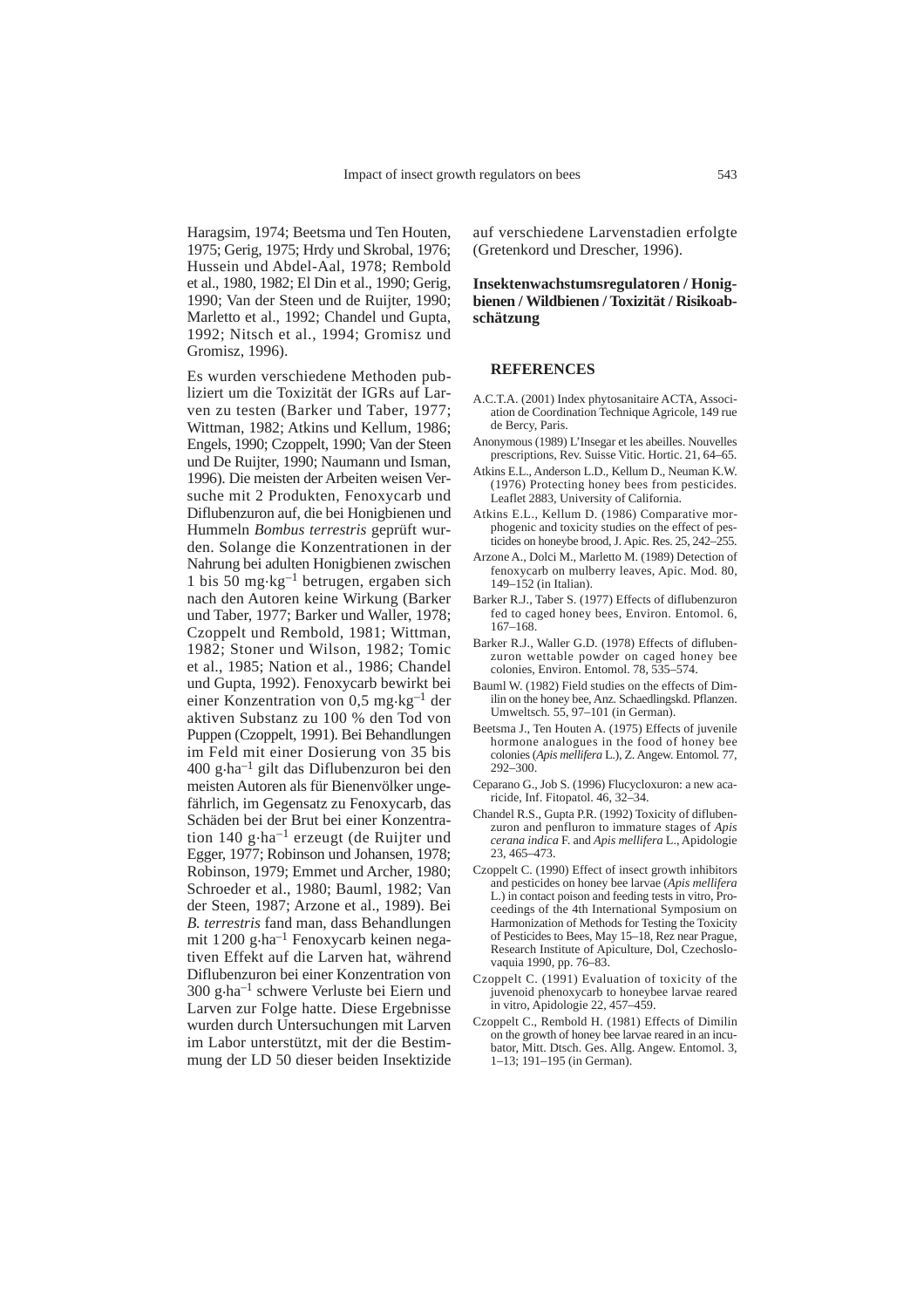- Davis E.J., Robinson W.S., Roush C.F., Akre R.D., Johansen C.A., Turner W.J. (1978) Impact of chemical control applications for the Douglas-fir Tussock moth on beneficial insects including biological studies of bees, yellowjackets, and flesh flies, Melanderia 30, 1–7.
- Davis A.R. (1989) The study of insecticide poisoning of honeybee brood, Bee World 70, 163–174.
- Davis A.R., Solomon K.R., Shuel R.W. (2000) Laboratory studies of honeybee larval growth and development as affected by systemic insecticides at adultsublethal levels, J. Apic. Res. 27, 146–161.
- Egger A. (1977) The side effect of Dimilin on honeybees, an investigation in relation to aircraft application in forests. Zentralblatt für Gesamte Forstwesen 94, 5–72 (in German).
- El-Din H.A., El-Samni M.A., Attia M.B. (1990) Latent effects of some insect growth regulators on the body weight of workers of the honey bee *Apis mellifera* L. var. *carnica* (Hym. Apidae), Anz. Schaedlingskd. Pflanzen. Umweltsch*.* 63, 67–68.
- Emmett B.J., Archer B.M. (1980) The toxicity of diflubenzuron to honey bee (*Apis mellifera* L.) colonies in apple orchards, Plant. Pathol*.* 29, 177–183.
- Engels W. (1990) Testing of insect growth regulators and of varroacides by *Apis*-larvae test, Proceedings of the 4th International Symposium on Harmonization of Methods for Testing the Toxicity of Pesticides to Bees, May 15–18, Rez near Prague, Research Institute of Apiculture, Dol, Czechoslovaquia 1990, pp. 84–87.
- George D.A., Rincker C.M. (1985) Results and conclusions of using pesticides with the alfalfa leafcutting bee in the production of alfalfa seed, J. Agric. Entomol. 2, 93–97.
- Gerig L. (1975) The effects of juvenile hormone analogues on summer bees (*Apis mellifera* L.) in the field and laboratory, Schweiz. Landwirtsch. Forsch. 14, 355–370 (in German).
- Gerig L. (1985) Treatment of blooming orchard trees with fenoxycarb, Proceedings of the 3rd International Symposium on Harmonization of Methods for Testing the Toxicity of Pesticides to Bees, 18–21 March 1985, Rothamsted, UK, Appendix 16.
- Gerig L. (1990) News about the use of Insegar (fenoxycarb) in Switzerland, Proceedings of the 4th International Symposium on Harmonization of Methods for Testing the Toxicity of Pesticides to Bees, May 15–18, Rez near Prague, Research Institute of Apiculture, Dol, Czechoslovaquia 1990, pp. 74–75.
- Gerig L. (1991) Importance de l'Insegar pour l'apiculture et l'arboriculture, J. Suisse Apic. 88, 235–238.
- Gretenkord C., Drescher W. (1996) Laboratory and cage test methods for the evaluation of the effects of growth regulators (Insegar, Dimilin) on the brood of *Bombus terrestris* L., Proceedings of the 6th International Symposium on Hazards of Pesticides to Bees, Sept. 17–19, 1996, Braunschweig, Germany, Appendix 29.
- Gretenkord C., Drescher W. (1993) Development of a cage test method for the evaluation of pesticide hazards to the bumble bee *Bombus terrestris* L., Proceedings of the 5th International Symposium. on the Hazards of Pesticides to Bees, Oct. 26–28, Wageningen, The Netherlands*,* Appendix 20.
- Gromisz Z., Gromisz M. (1996) Harmful effects of the Nomolt formulation on honey bees, Pszcz. Zesz. Nauk*.* 40, 175–183 (in Polish).
- Grosscurt A.C. (1978) Diflubenzuron: Some aspects of its ovicidal and larvicidal mode of action and an evaluation of its practical possibilities, Pestic. Sci*.* 9, 373–386.
- Gupta P.R., Chandel R.S. (1995) Effects of diflubenzuron and penfluron on workers of *Apis cerana indica* F. and *Apis mellifera* L., Apidologie 26, 3–10.
- Herbert E.W., Argauer R.J., Shimanuki H. (1986) The effect of an insect chitin synthesis inhibitor on honey bees, Apidologie 17, 73–76.
- Hrdy I., Skrobal D. (1976) Effect of two juvenoids on honey bee colonies (*Apis mellifera* L.), Apidologie 7, 39–47 (in German).
- Hussein M.H., Abdel-Aal Y.A.I. (1978) Effect of ZR 515 on honey bee, *Apis mellifera* L., Z. Angew. Zool. 87, 109–111.
- Kawashima K. (1989) Effect of chitin inhibitors on the horn faced, *Osmia cornifrons* Radoskowski, J. Soc. Plant Prot. North Jpn. 40, 171–173 (in Japanese).
- Jaycox E.R., Skowronek W., Guynn G. (1974) Behavioral changes in worker honey bees (*Apis mellifera*) induced by injections of juvenile hormone mimic, Ann. Entomol. Soc. Am. 67, 529–534.
- Marletto F., Arzone A., Dolci M. (1992) Action of fenoxycarb on honey bee brood, Apic. Mod*.* 83, 209–218 (in Italian).
- Marletto F., Arzone A., Dolci M. (1997) The honey bee as a biological indicator of fenoxycarb pollution, Apic. Mod*.* 88, 107–110 (in Italian).
- Narita T. (1988) Control of the tortrix (*Archips fuscocupreana* Walsingham) on apple trees by chitin synthesis inhibitors, Kitanippon Byogaichu Kenkyukaiko 39, 242–245 (in Japanese).
- Nation J.L., Robinson F.A., Yu S.J., Bolten A.B. (1986) Influence upon honey bees of exposure to very low levels of selected insecticides in their diet, J. Apic. Res. 25, 170–177.
- Naumann K., Isman M.B. (1996) Toxicity of a neem (*Azadirachta indica* A. Juss) insecticide to larval honey bees, Am. Bee J. 136, 518–520.
- Nitsch C., Vorwohl G. (1992) The effect of Insegar on the honey bee, Allg. Dtsch. Imkerztg. 26, 6–8 (in German).
- Nitsch C., Horn H., Vorwohl G. (1994) Effect of Dimilin on queen rearing, Dtsch. Bienen. J. 2, 16–19 (in German).
- Oliveira Campos L.A. de (1978) Sex determination in bees. VI. Effect of juvenile hormone analogue in males and females of *Melipona quadrifasciata* (*Apidae*), J. Kans. Entomol. Soc. 51, 228–234.